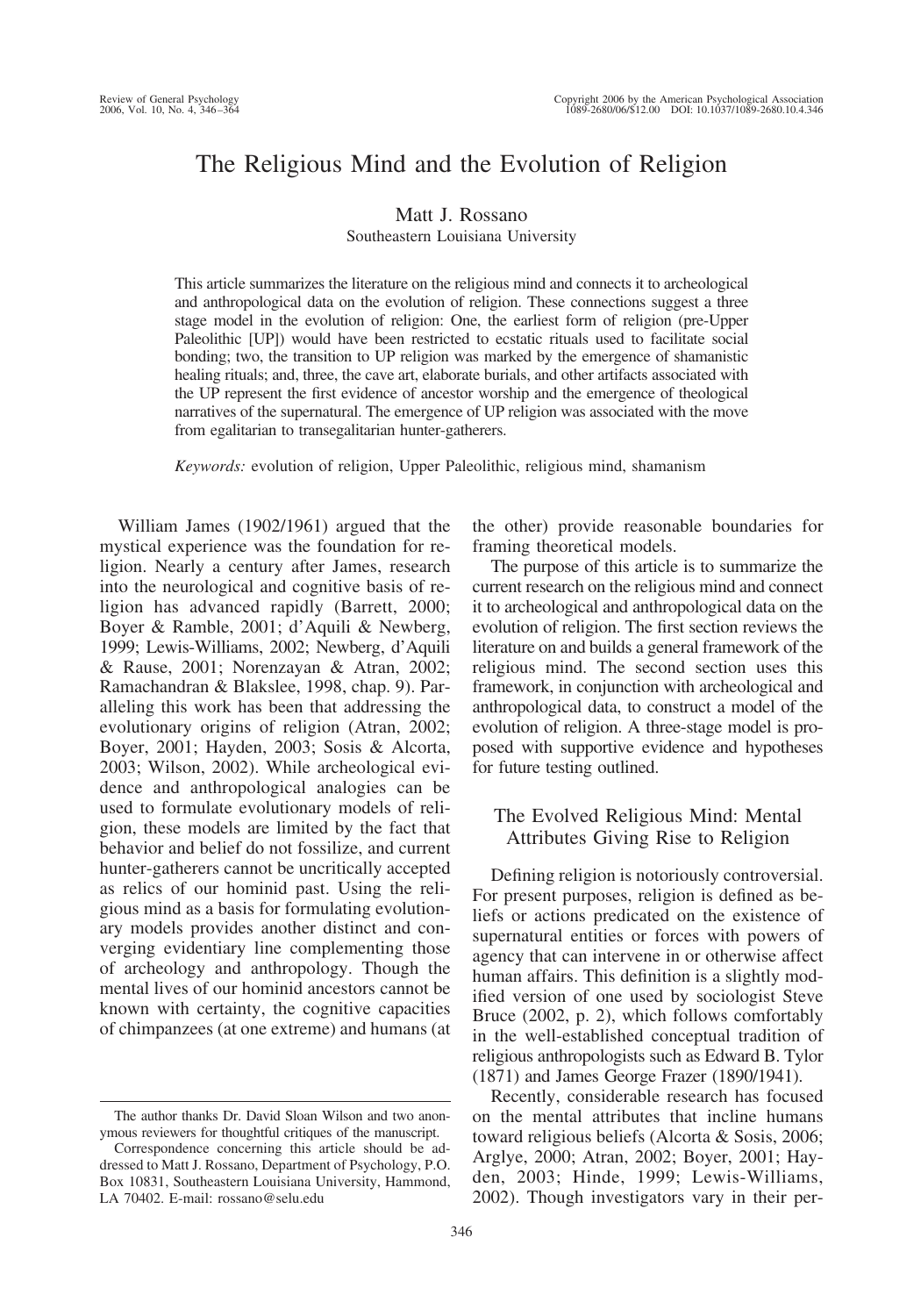spectives, they converge on four mental attributes that appear to provide the cognitive foundations for the emergence of religion: one, agency detection and causal attribution; two, the social and emotional commitments of group living; three, narrative formation and the emergence of existential anxieties; and, four, the ecstatic or mystical experience. Each of these attributes is an evolutionary extension, built upon precursors found in many other species, especially our nonhuman primate relatives.

#### *Agency Detection and Causal Attribution*

Determining cause-effect relations is an adaptive mental function found in many creatures (e.g., Hunt, 1996; O'Connell & Dunbar, 2005; Premack, 1976; Premack & Premack, 1994). Agency detection (or theory of mind) is a form of causal attribution whereby an organism assigns another's actions to an internal state such as a belief, desire, or intention. A rudimentary form of this mental capacity was likely present in our earliest hominid ancestors and may be present in great apes today (Byrne & Whiten, 1991; Gallup, 1970, 1982; Hare, Call, & Tomasello, 2001; however, see also Ponvinelli & Eddy, 1996; Ponvinelli & Prince, 1998 for a more cautious assessment).

Developmental studies have shown that the ability to attribute agency to others develops incrementally over the first five or six years of life (see Baron-Cohen, 2005; Gopnik, 1999, for reviews). By around 12 months, infants show dishabituation to the actions of agents who violate goal-directedness and, throughout most of infancy, youngsters appear to expect that human actions will be goal-directed (Baldwin, Baird, Saylor, & Clark, 2001; Meltzoff, 1995). At 14 months, infants work to establish and maintain joint attention and begin to develop an understanding of pretence. Two-year-old children show evidence of using mental state words and by age three they appear to understand the relationship between that act of seeing and the state of knowing. By age four or five, children have a sensitivity to another's mind in that they understand that another can have ideas that are incongruent with reality (Wimmer & Perner, 1983). These findings suggest that from a very early age humans treat other humans as intentional agents, whose actions are directed by mental constructs such as beliefs, desires, and

goals. Tomasello and Call (1997) have, in fact, argued that this is the critical cognitive distinction separating humans from other primates.

For our hominid ancestors, the ability to attribute agency to another would have been highly adaptive. From the time of *Homo erectus/ergaster* (about 1.8 million years ago), hominids were of a physical size and a level of technical and social sophistication such that their primary competitors were most likely other hominids (Alexander, 1989; Flinn, Geary, & Ward, 2005; Lewin, 1998). This competition would have encouraged the formation of larger groups with increasing numbers of non-kin, as well as the formation of coalitions and alliances both within and between groups (Aiello & Dunbar, 1993; McBrearty & Brooks, 2000). In this vastly complicated social world, the ability to read the goals and intentions of others would have been crucial. A distinct advantage would have gone to those of our ancestors who could quickly and accurately recognize the signals associated with others who intended to harm or help. Thus, we would expect predator/protector agency detection mechanisms to be trip-wired such that only partial or scant input is required to engage the mechanism. It makes considerable adaptive sense to overassign agency given that the false alarm cost would be far outweighed by the benefit of the occasional hit (Guthrie, 1993). For example, rustling leaves usually signal nothing more than the wind, but a single failure to recognize them as signaling the stealthy approach of a malicious enemy or hungry predator could be life threatening. Survival is better served by overassigning agency than underassigning.

Since it is by evolutionary design prone to overassignment, the human agency-detecting capacity was ripe for cultural manipulation and supernatural extension. Natural processes with no obvious explanation—storms, illness, animal behavior, and so forth—were all prime candidates for the actions of a supernatural agent. The notion of powerful natural, animal, and human/animal spirits is nearly universal in traditional, shamanistic religions (Hayden, 2003, pp. 57– 60; McClenon, 1997; Winkelman, 1990). Evidence from Upper Paleolithic (UP) cave paintings suggests that these ideas may extend back tens of thousands of years (Clottes & Louis-Williams, 1998; Dickson, 1990; Leroi-Gourhan, 1968). Animal or ancestral spirits who monitor people's actions for moral integrity and punish those who offend (often through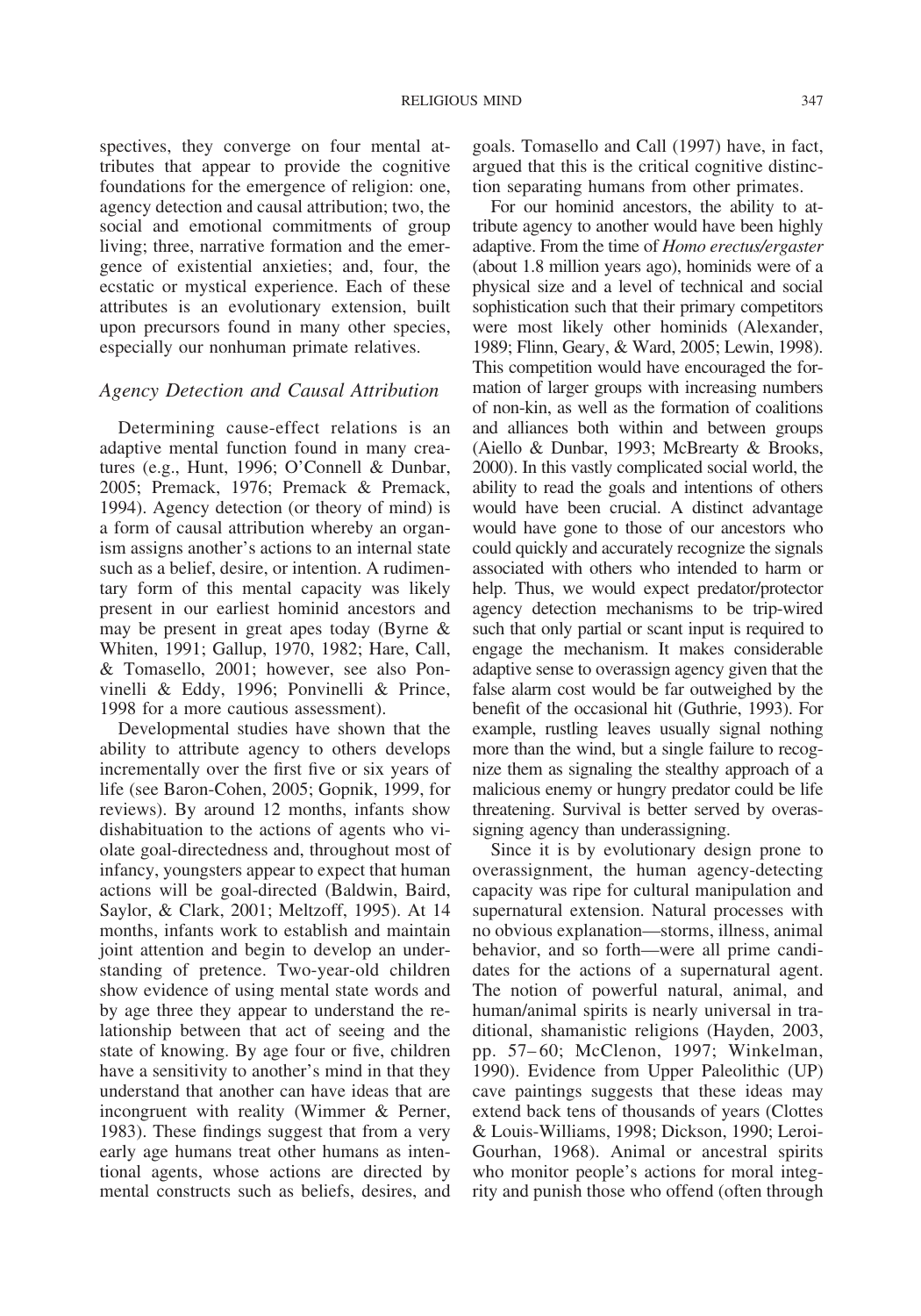acts of nature) are equally common motifs (Atran, 2002; Boyer, 2001; Hayden, 2003).

#### *Social/Emotional Commitments*

A second important aspect of the evolved religious mind is the capacity for social commitment—a capacity that in humans has reach the unprecedented level of subjective commitment to social norms (Dugatkin, 2001). A number of researchers have argued that certain emotions may be unique to humans and most likely evolved to enhance social cohesion (Barrett, 1995; Parker, 1998; Trivers, 1985). Selfconscious emotions such as embarrassment, pride, envy, guilt, and shame require cognitive evaluation of our behavior against an abstract (group-based) standard (Parker, 1998). These emotions inform us about the quality of our interpersonal relationships and often drive us to behave in ways that further the establishment, maintenance, and/or reparation of social bonds.

Humans also appear to posses an irrational tendency toward moralistic aggression, which also serves to strengthen social cooperation (Bingham, 1999). Erst Fehr (Fehr & Gachter, 2002; Fehr & Tyran, 1996) has shown that humans are quite willing to engage in moralistic punishment of perceived freeloaders even when doing goes against one's self interest. Thus it appears that empathizing with others, feeling guilty when letting others down or prideful when having fulfilled or exceeded others' expectations, and raging with righteous indignation against perceived cheaters are all essential elements of the human social regulatory psyche. These emotions help to build and maintain strong social bonds while curbing the self-interested behavior that can erode community spirit.

In the past (as is true today), religion very likely harnessed powerful social emotions to reinforce social unity and ostracize deviants. The religious rituals and ceremonies of traditional societies often involve rhythmic dancing, disturbing imagery, and the ingestion of psychotropic substances producing ecstatic emotional states that enhance social bonding (Atran, 2002, pp. 163–164; Hayden, 1987, p. 30, 2003, pp. 30 –32; Rappaport, 1999, pp. 222, 228). Rituals of this nature have been shown to promote the release of brain opiates, which facilitate the formation of strong social and emotional bonds among participants (Frecska & Kulcsar, 1989).

Religious rituals can also serve as "costly-tofake" signs of social commitment (Irons, 1996, 2001; Sosis, 2000; Sosis & Bressler, 2003; Sosis & Ruffle, 2003). For example, the initiation rituals of traditional societies frequently involve rigorous physical and emotional trials (Atran, 2002, p. 153; Boyer, 2001, pp. 243–246; Glucklick, 2001; Young, 1965). These trials publicly signal an individual's commitment to the group, its values, and to the spiritual forces governing it. Failure to live up to the group's standards brings both profound shame and potential retribution (both divine and human; see Hayden, 2003, p. 104).

Religion's signaling function remains relevant even in more contemporary settings. A person who regularly attends church and insists on a religious wedding ceremony may be viewed as committed to the principles of monogamy and fidelity and therefore more desirable as a mate. Irons (2001, p. 304) notes that Honduran men whose work requires prolonged separation from their wives, frequently express a preference for a religious wife whom they believe will be less likely to cheat. Individuals who unambiguously demonstrate a belief in ever-vigilant supernatural agents who monitor the morality of their actions are often perceived as more reliable by other group members and therefore worthy of enhanced trust and cooperation. Studies comparing religious communities to analogous secular ones confirm that, in general, the religiously based ones tend to be more socially cohesive and enduring (Sosis, 2000; Sosis & Bressler, 2003; Sosis & Ruffle, 2003). This supports the notion that religious signaling builds a level of intragroup trust and solidarity exceeding that typically found in secular settings.

# *Episodic Memory and Narrative Construction*

Endel Tulving (1983) has argued for a distinction between episodic and semantic memory. Semantic memory refers to one's stored knowledge of facts, concepts, and general principles of how the world operates. Episodic memory is an autobiographic store of life experiences. It is context and time sensitive and allows one to mentally travel back in time to past personal events and to project into the future—a form consciousness known as autonoetic consciousness. Evidence for episodic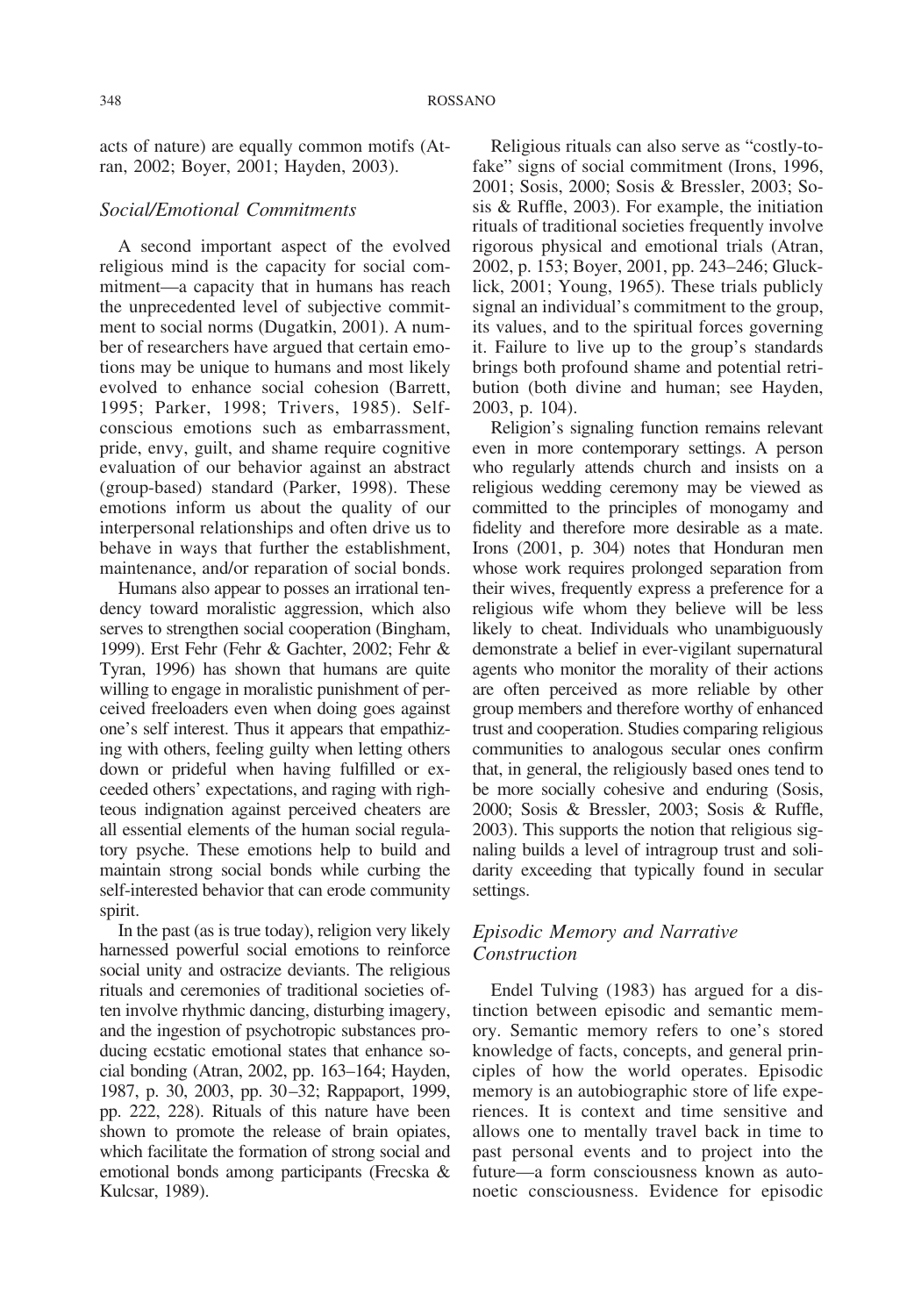memory in animals is questionable and falls short of human capabilities, suggesting that it may be unique to humans (Roberts, 2002; Tulving & Lepage, 2000).

Autonoetic consciousness, in conjunction with language, allows humans the capacity to produce two types of narratives integral to the religious mind: personal and theological. The personal narrative is a subjective, autobiographical story that unifies experience and provides a stable, coherent sense of self that penetrates across time. It also, however, brings with it a somber companion— existential anxiety or the knowledge of inevitable self-suffering and death. To some, religion represents an adaptation to mollify this anxiety (e.g., Bloom, 1992; Feuerbach, 1843/1972; Geertz, 1966: Malinowski, 1922/1961). Indeed, Atran (2002, pp. 177–181) has shown that religious sentiments are heightened when subjects are primed using stories that evoke existential anxiety. However, as Boyer  $(2001, pp. 19-22)$  has pointed out, religious beliefs are often as anxiety provoking (eternal damnation, curses, demonic possession, etc.) as they are comforting, and a blissful afterlife is not always (and has not always been) a part of religious doctrine (e.g., the Greek concept of Hades or Jewish notion of Sheol). While religion and existential stress are intertwined, their relationship is complex and may have as much to do with the ambiguities surrounding death and dead bodies as with the straightforward need to assuage mortal fears (see Boyer, 2001 pp. 222–228).

Theological narratives are the culturally derived concepts, myths, and stories that communities create and transmit in order to understand the relationship between the supernatural and earthly worlds. Recently, a number of scholars have elucidated the parameters guiding how the mind constructs and communicates religious myths and concepts (Atran, 2002, pp. 100 –107; Barrett, 2000; Boyer, 2001, pp. 79 – 81; Boyer & Ramble, 2001; Kelly & Keil, 1985; Norenzayan & Atran, 2002). One important parameter is that religious concepts tend to be minimally counterintuitive rather than just odd. Counterintuitives are defined as exemplars that retain nearly all of their ontological assumptions with the exception of one (or a few) critical violation(s). This violation makes the exemplar distinctively interesting, but preserves its comprehensibility Thus, the Virgin Mary is in most respects a typical member of her

category: human females. She eats, sleeps, marries, gets pregnant, gives birth, worries, visits relatives, works around the house, and so forth. She does, however, have one striking categorical violation: she can become pregnant without sex. Oddities, on the other hand, are just exceptionally strange category members, such as a man with seven toes or a woman who has 14 offspring.

Counterintuitives, as opposed to mere oddities, are good candidates for religious concepts by virtue of the fact that they are memorable yet comprehensible, thereby giving them an advantage in cultural transmission and preservation. It appears that the religious myths with the greatest likelihood of preservation are those that relate largely mundane and intuitive ideas with just a few counterintuitives mixed in to arouse attention and create anchors for recall.

#### *Ecstatic States and Mystical Experiences*

An ecstatic state is an altered state of consciousness typically brought on by some form of sensory deprivation, overstimulation, physical or emotional stress, and/or ingestion of psychotropic substances. It lies at the end of a spectrum of intensified conscious states that appear to be universal to humans (Lewis-Williams, 2002, pp. 121–130). Similar altered states of consciousness (although of lesser intensity, most likely) may be present in nonhuman animals as a means of coping with deprivation and stress (Hoskovec & Svorad, 1969; Marcuse, 1951; see also review in McClenon, 2002, pp. 23–28). Animals from rats to chimpanzees have been shown to be susceptible to hypnotic procedures that appear to induce altered states (Hoskovec & Svorad, 1969; Siegel & Jarvik, 1975; Volgyesi, 1969). However, it appears that no animal compares to humans when it comes to voluntarily inducing ecstatic states though meditative practices or religious rituals. Achieving this state is a key feature of shamanistic religions (see Hayden, 2003, chap. 3).

James (1902/1961) identified four qualities of the ecstatic or mystical experience. One, ineffability—the fact that the mystical experience cannot be adequately described in words. Two, noetic quality or enlightenment—the fact that while mystical experiences are profoundly emotional, they also provide deep insights to the individual involved. The individual believes that authoritative truths have been revealed through the mystical experience. Often these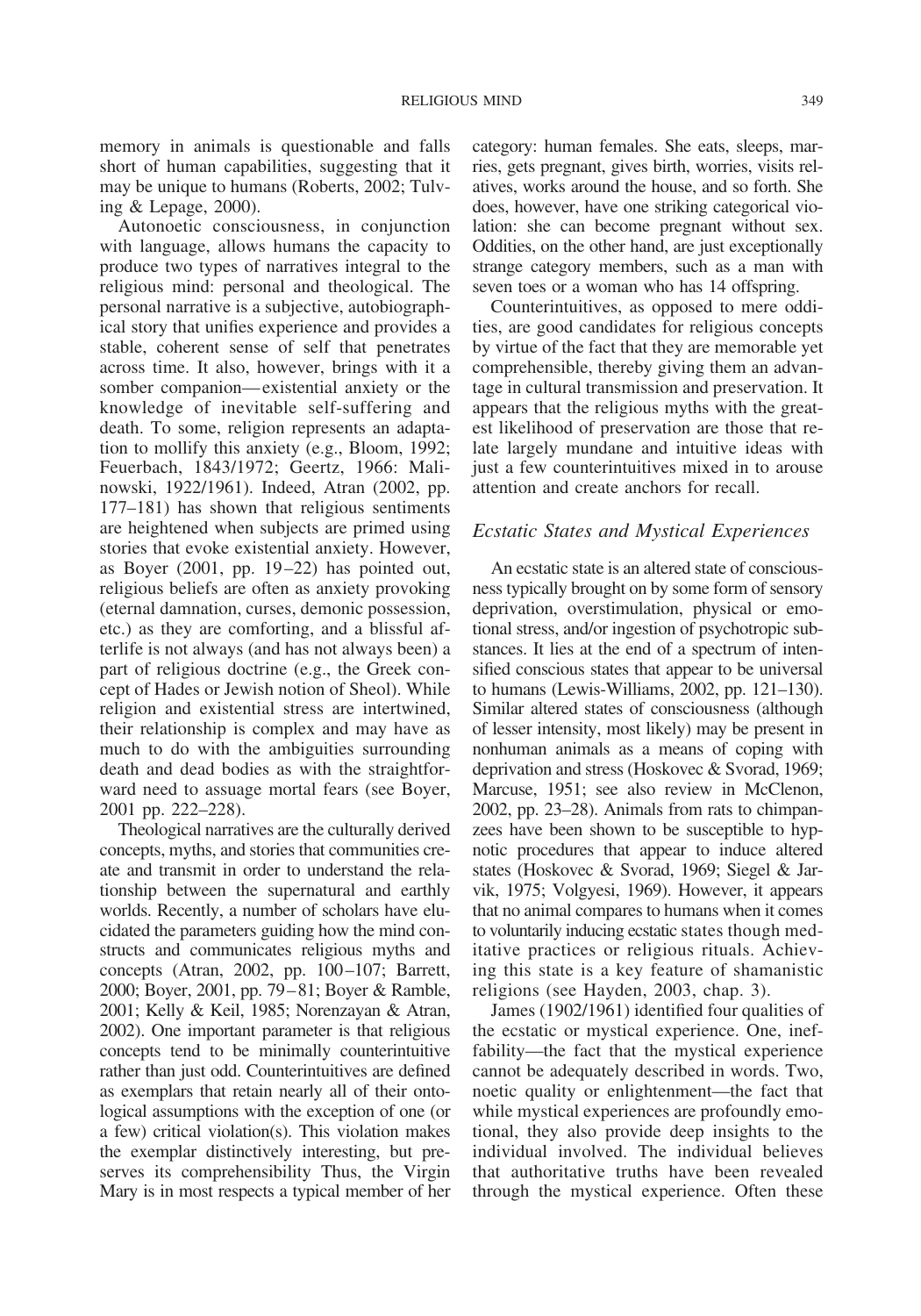insights involve an awakening to the unity and of all things and a deep sense of oneness with the divine. Three, transience—refers to the fleeting and temporary nature of the experience, rarely do they last longer than a few moments. Four, passivity—though mystical experiences can be facilitated through meditative practices, rituals, and other techniques, their actual occurrence is spontaneous and unpredictable. The person accepts the experience and cannot will it to occur. Since James's work other qualities such as realness and unusual percepts have been proposed as additional qualities (Farthing, 1992, pp. 442– 443). Mystical states may occur in purely secular settings as well as in sacred rituals and are open to a variety of culturally and personally influenced interpretations (see Hinde, 1999, pp. 185–198, for a review).

Religious rituals that bring about ecstatic states, such as those involving rhythmic dancing, chanting, stressful initiations, and the ingestion of intoxicants are commonly used to establish social bonds among hunter-gatherers (Hayden, 1987). The release of brain opioids during ecstatic states may be integral to this process (Hayden, 2003, p. 31; Frecska & Kulcsar, 1989). All of this opens up the possibility that ritually induced ecstatic states provide not only enlightenment to the individual involve, but also help to form strong social alliances within and among groups.

## *A Model of the Evolved Religious Mind*

What kind of mind does it take to be religious? The attributes just discussed provide a potential outline of just such a mind. The human mind is, first and foremost, a highly social mind with an elaborated set of emotions that promote interpersonal bonding. For good evolutionary reasons, the human mind promiscuously assigns agency to natural forces and objects giving rise to supernatural agency. Supernatural agency combined with our powerful social emotions incline us to envision ever-vigilant spiritual monitors. As societies grow larger and more complex, moralizing gods become increasingly prevalent and appear to help in maintaining social stability (Roes & Raymond, 2003). Exhibiting costly-to-fake signs of belief in these ever-vigilant gods and commitment to the group-based moral standards they represent can provide individual benefits in the form of enhanced opportunities for cooperative arrangements and access to important group resources. Our narrative capacity awakens in us both the disturbing awareness of inevitable suffering and death and the ability to formulate and transmit supernatural concepts about what might lie beyond them. Finally, ecstatic experiences offer not only compelling validation of the supernatural realm that we envision, but also a social bonding mechanism among those who share its affects.

#### The Evolution of Religion

We will likely never know when the first religious idea was born, but a substantial number of researchers have concluded that the art, artifacts, and burial practices of the Upper Paleolithic reflect religious sentiments (Breuil, 1952/1979; Dickson, 1990; Dowson & Porr, 2001; Hayden, 2003; Leroi-Gourhan, 1982; Lewis-Williams, 2002; Lommel, 1967; Mithen, 1996; Winkelman, 2002; see Hamayon & Francfort, 2001, for a contrary view). Given that the Upper Paleolithic peoples were anatomically modern humans and that religion is a human universal, it seems safe to conclude that religion was present by at least the time of the Upper Paleolithic in Europe. A key question becomes whether religion existed prior to the Upper Paleolithic and, if so, what form did it take? The next section reviews evidence for the existence of religion in pre-Upper Paleolithic times. It is argued that religion (or protoreligion) existed, but was restricted to ecstatic rituals used for social bonding.

#### *Pre-Upper Paleolithic (UP) Religion*

*Nonhuman primates.* There is no compelling evidence that nonhuman primates have religion. However, some foundational elements of religion such as ritual behavior and social emotions are present in our primate cousins. For example, rituals for establishing trust and building community are common among nonhuman primates. Male baboons engage in a stereotyped scrotum grasp which (apparently) serves as a trust-building signal (Watanabe & Smuts, 1999). Chimpanzees, bonobos, and spider monkeys live in fission-fusion societies where the larger community often breaks into a series of smaller foraging parties. When these parties en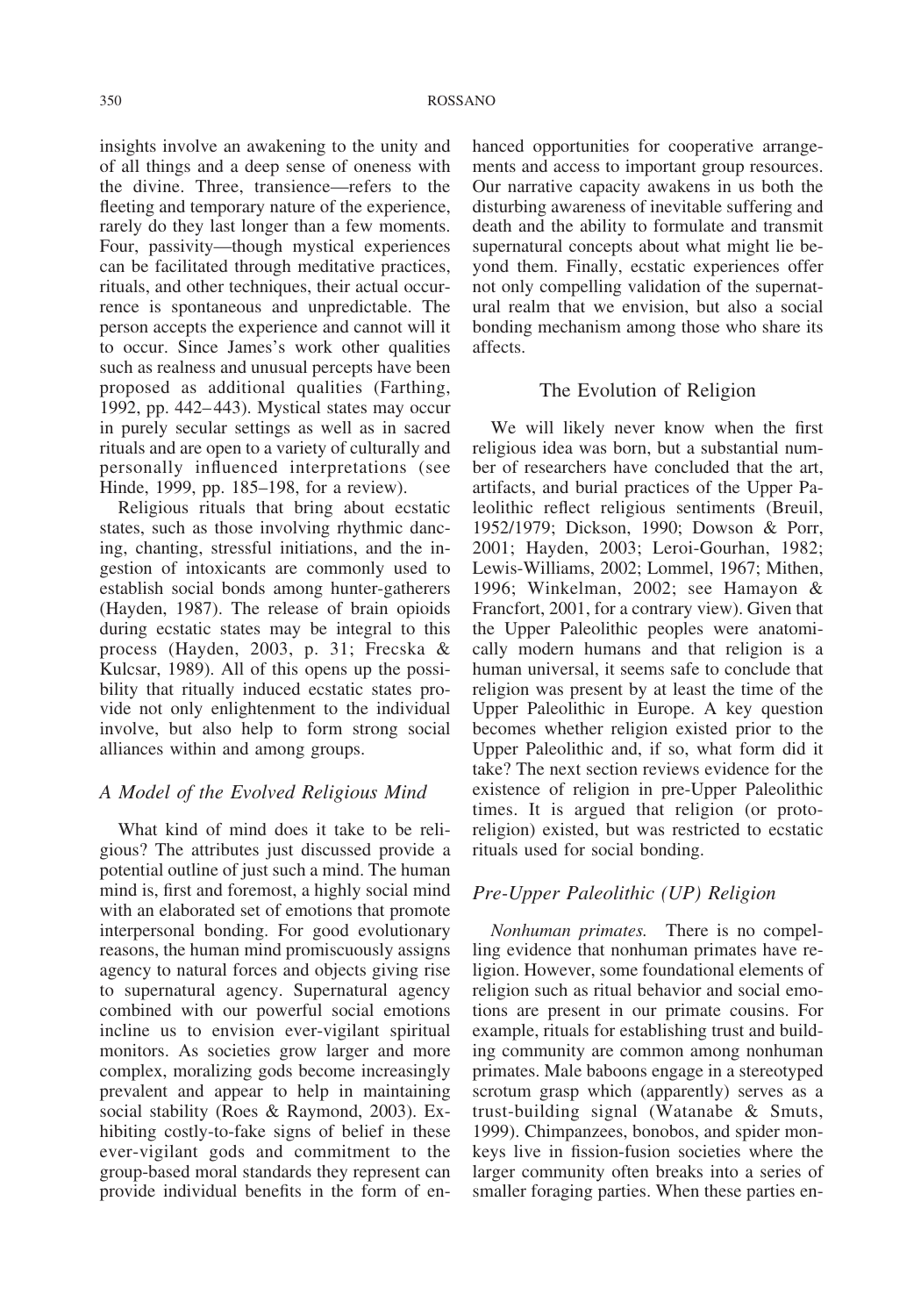counter each other after a period of separation, members engage in ritualized greeting behaviors such as mutual embraces, kissing, group pant-hooting, and grooming (Goodall, 1986; van Roosmalen & Klein, 1988, p. 515). Among bonobos, sexual stimulation is often used to reduce tensions and allow food sharing even among members of different communities (de Waal & Lanting, 1997).

These ritualized welcoming, trust-building, and tension-reducing behaviors may induce a mental state conducive to social bonding that shares features in common with the ecstatic state. Grooming, for example, is known to cause the release of endogenous opiates, which act as a primary reinforcer contributing to social bonding (Keverne, Martinez, & Tuite, 1989). The origins of similar human greeting and reintegration rituals are likely found in these nonhuman primate rituals.

The foundations of the social emotions integral to human religion are probably also present in nonhuman primates. De Waal (de Waal, 1996; de Waal & Berger, 2000) has documented evidence for empathy, pride, and a primitive sense of fairness in monkeys and apes, while Goodall (1986) has reported that chimpanzees occasionally engage in extended and emotive "rain dance" or "waterfall" displays. All of this suggests that the foundations of religion and religious behavior were laid deep in the primate brain possibly prior to the onset of hominid evolution.

Three other lines of evidence suggest the presence of pre-Upper Paleolithic religion as well: (a) cannibalism, (b) early symbols including the use of red ochre and, (c) deep cave exploration. Each shall be discussed in turn.

*Cannibalism.* Among many hunter-gatherer societies, eating the flesh, especially the brain, of another was (is) tantamount to ingesting his or her spirit (Hogg, 1966; Sanday, 1986). This practice applied not just to enemies, but also (and more importantly) to relatives and fellow tribe members. A family or fellow tribe member might be consumed so that his or her strength and skills would forever remain within the tribe. For example, among the Wari' of South America, it is considered far more respectful and compassionate to consume a loved one so that he or she is literally reincorporated into the tribe than to permit the remains to decay into the ground (Conklin, 2001).

*Homo erectus* skulls unearthed from the Zhoukoudien site near Bejing suggest that cannibalism among hominids may date back as far as half a million years. Many of these skulls were apparently broken open from the bottom in a manner similar to practices employed by more recent cannibals, suggesting that extraction and consumption of the brain might have been the goal (Hayden, 2003, pp. 96 –97; Weidenreich, 1943). Even more intriguing is an erectus skull found in Bodo, Ethiopia dated to around 600,000 years ago. This skull contains 25 stonetool cut marks, presumably incurred when the skin was removed (White, 1986). Facial skin removal would seem to have little practical purpose and therefore hints at possible symbolic or ritual significance. A skull fragment with evidence of defleshing was also uncovered at the roughly 100,000-year-old Klasies River site in South Africa (Klein & Edgar, 2002, p. 16; Singer & Wymer, 1982). Similar finds strongly indicative of cannibalism and possible ritual (i.e., multiple skulls with broken bases and/or cut marks) have been documented at Neanderthal sites in Kapina, Croatia, and Abri Moula in southeastern France (DeFluer, Dutour, Valladas, & Vandermeersch, 1993; DeFluer, White, Valensi, Slimak, & Cregut-Bonnoure, 1999). In many of these instances, cranial fracturing from natural processes or cannibalism resulting from nutritional stress cannot be ruled out (Arsuaga et al., 1997; Binford & Ho, 1985). Even so, the possibility remains that some of this cannibalism represents a spiritual sense that is hundreds of thousands of years old.

*Red ochre and other early symbols.* Red ochre is a soft iron oxide that easily pigments other surfaces. Among hunter-gatherers, red ochre has little practical value, but is used extensively in rituals and carries significant symbolic meaning (Power & Watts, 1996). Some have argued that red's symbolic importance rises to the level of a universal human archetype for such things as blood, sex, life, and death (James, 1957; Marshak, 1981; Wreschner, 1980). The first indications of red ochre use date back to nearly one million years ago where its presence has been found at early Oldowan sites and South African caves (Bednarik, 1994; Leakey, 1971; Lorblancher, 1999). Red ochre is not uncommon at hominid sites dated between 200,000 –100,000 years ago and was apparently being purposely mined and transported to them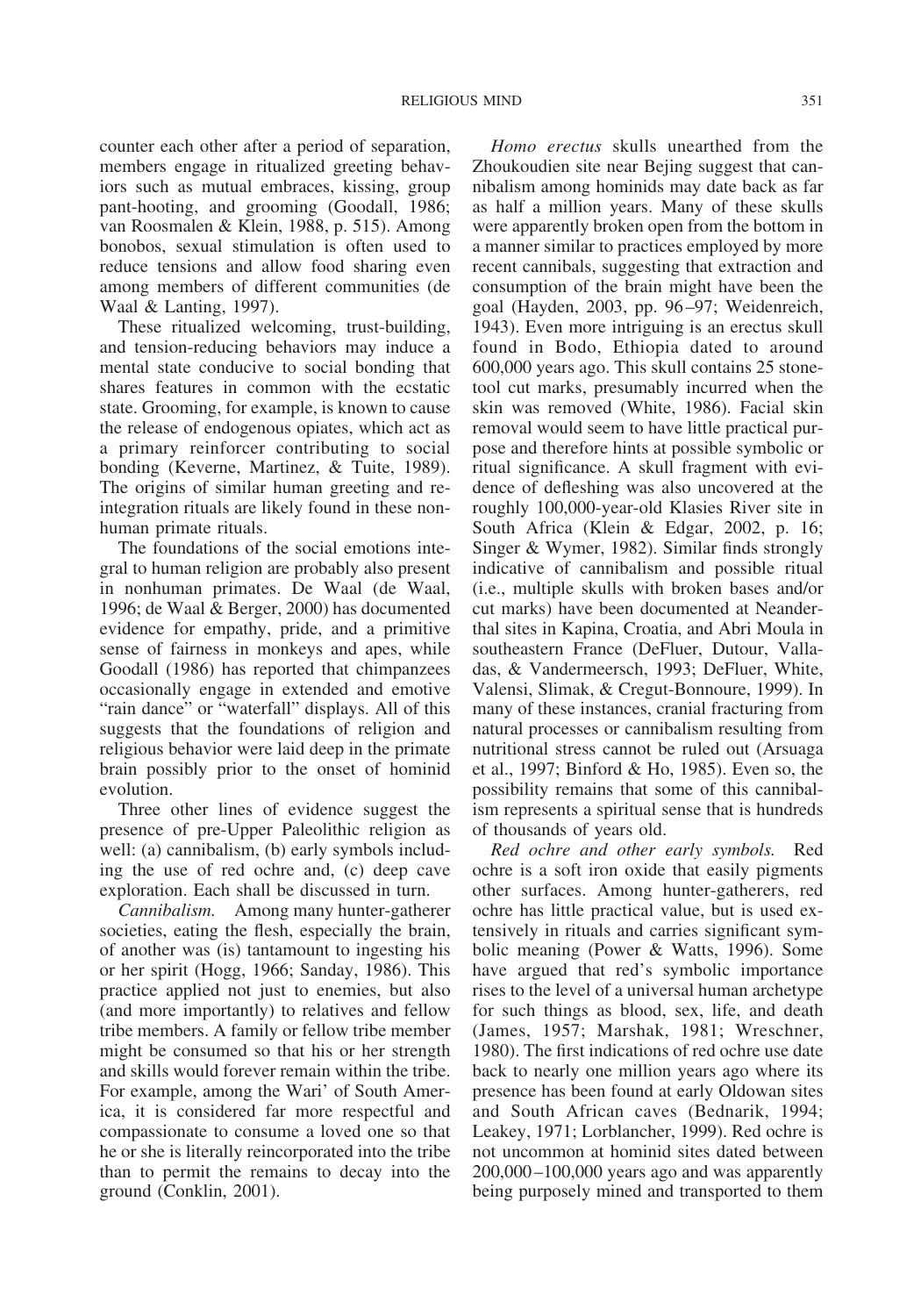(Knight, Power, & Watts, 1995; McBrearty & Brooks, 2000).

Evidence that red pigmentation was added to artifacts to enhance their appearance and possibly their meaningfulness can be found in the form of a 100,000-year-old mammoth-tooth plaque covered with red ochre unearthed in Tata, Hungary (Bednarik, 1995). Additionally, a red ochre cobble, carefully engraved with crosses and dated to 77,000 years old, was found in the Blombos cave of South Africa—a find that some have referred to as the oldest piece of art on record (Henshilwood & Sealy, 1997; Lewis-Williams, 2002, pp. 98 –99). The presence of red ochre in the archeological record coupled with the effort being expended for its acquisition suggest that it was a valued commodity despite its nonutilitarian nature.

Apart from the presence of ochre, there are but a few, scattered examples of what might be symbolic artifacts dating from 100,000 years ago or more. A three-million-year-old jasper cobble in the form of a human face was uncovered from a site near Makapansgat, South Africa. The nearest source for this item was 10 km from the recovery site, leaving open the possibility that it was intentionally transported presumably by a hominid who was intrigued by its anthropomorphic quality (Dart, 1974). A similar anthropomorphized artifact was found at Berekhat Ram in the Golan Heights. This was a 233,000-year-old human-figure-shaped stone that showed evidence of intentional modification—possibly the earliest known example of sculpture (d'Errico & Nowell, 2000; Marshak, 1997). Finally, many items recovered from late Lower and Middle Paleolithic sites (from 300,000 to 35,000 years ago) contain what appear to be intentional zigzagging, parallel, or radiating markings that may represent the entoptic experiences of altered states of consciousness (Bednarik, 1995; Horowitz, 1964; Kluver, 1942).

*Deep cave rituals.* A few Neanderthal deep cave sites provide possible evidence for ritual behavior. About a quarter of a kilometer deep in the Bruniquel Cave of southwestern France, Neanderthals apparently arranged broken stalagmites into two circles, one of which surrounded the remains of a fire (Rouzaud, Soulier, & Lignereaux, 1996). These remains have been dated to around 50,000 years old. Additionally, Hayden (2003, pp. 108 –115) has made a spirited

case for bear-cult rituals at the Neanderthal site of Regourdou cave in southwestern France. Remains of a bear skull, bones, and other possibly intentionally arranged and manipulated materials dated to between 60,000 –70,000 years old have been found here. Other deep cave sites associated with Neanderthals, such as Galerie Schoepflin at Arcy-sur-Cure in France (Baffier & Girard, 1998; Farizy, 1990), Congnac, and Grotta della Barura (Lorblancher, 1999) may also have been locations of ritual activities.

# *Defining Pre-Upper Paleolithic (UP) Religion*

None of the evidence reviewed is conclusive regarding the presence of religion in pre-Upper Paleolithic times. However, taken in total, it strongly suggests some manner of behavior transcending utilitarian concerns—a protoreligion of sorts. The challenge becomes one of setting the possible parameters for such a protoreligion. The current model contends that these parameters can be found by identifying the likely social and cognitive context of late Lower and Middle Paleolithic peoples. Socially, while there is evidence showing that population densities may have been increasing through the Middle Paleolithic, it is only after the transition to the Upper Paleolithic that social stratification and inequality becomes evident (Dunbar, 1996, p. 114; Hayden, 2003, p. 122–131; McBrearty & Brooks, 2000; O'Shay & Zvelebil, 1984; Vanhaerena & d'Errico, 2005). Therefore, we should expect that pre-UP religion falls within the social context of egalitarian huntergatherers of increasing group size.

Cognitively, pre-UP religion most likely falls somewhere between the ape mind and the Neanderthal mind. Evidence reviewed earlier indicates that apes have a variety of rituals used for social bonding and these rituals may bring about a mental state partially overlapping with the ecstatic state of humans. As for Neanderthals, no firm consensus exists concerning their cognitive capacities. The Neanderthal brain was slightly larger than that of modern humans and some remains suggest highly intelligent behavior and possibly symbolic thinking (d'Errico, Zilhao, Julien, Baffier, & Pelegrin, 1998; Grayson & Delpech, 2003; Trinkhaus & Shipman, 1992).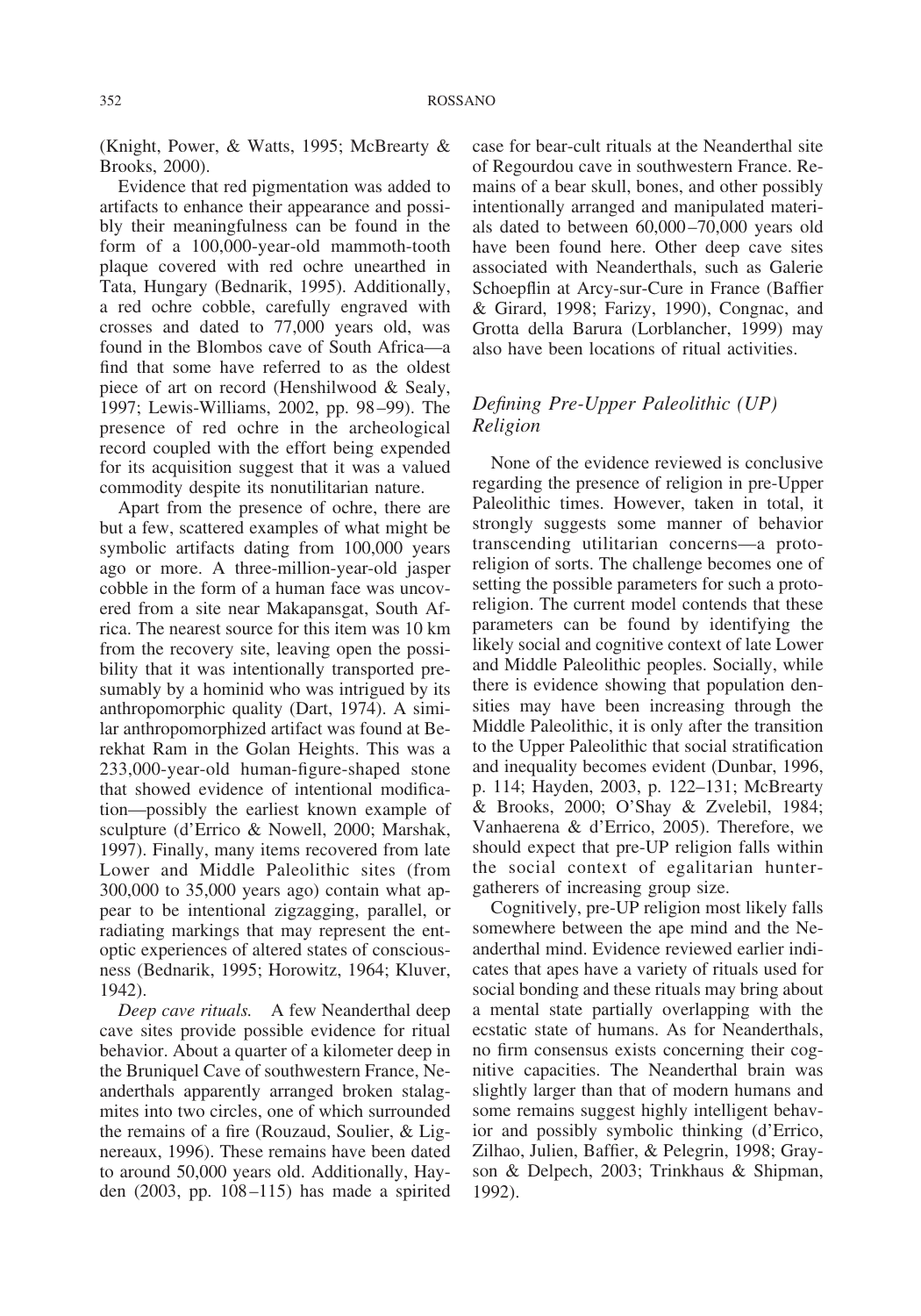On the other hand, the wealth of differences in tools, grave goods, tailored clothing, built shelters, hunting technologies, and artistic remains suggest important cognitive differences between Neanderthals and *Homo sapiens* (Chase & Dibble, 1987; Gargett, 1989, 1999; Hoffecker, 2002; Lieberman & Shea, 1994; Mellars, 1996, pp. 366 –391). Lewis-Williams (2002, pp. 89 –96) has recently reviewed the archeological evidence associated with the Chatelperronian Neanderthals who, for thousands of years, shared space in southwestern France and northern Spain with *Homo sapiens*. The Chatelperronians showed evidence of tool technologies, personal adornments, and some burial practices similar to their Cro-Magnon neighbors (which Lewis-Williams' attributes to Neanderthal borrowing). However, unlike their neighbors, the Chatelperronians showed no evidence of image-making, burials with elaborate grave goods, or sophisticated hunting strategies. For Lewis-Williams, this marks a key cognitive difference in memory capacity and consciousness between the two populations.

According to Lewis-Williams (2002, pp. 89 – 96), Neanderthals, unlike their human counterparts, could not intentionally recall, cognitively restructure, and socially manipulate the images or experiences they had in altered states of consciousness. In other words, the images seen in dreams, hallucinations, and other forms of contemplation could not be recalled later and constructed into an alternative view of reality. This deeply abstract manner of concept formation was the mode of consciousness that supported image-making, elaborate burial rituals, and even more sophisticated hunting practices (numerous studies have shown that the anthropomorphizing practices of hunter-gatherers are as effective a means of predicting animal behavior as scientific models, see Gubser, 1965; Marks, 1976; Mithen, 1996, p. 168; Silberbauer, 1981). Thus, Neanderthals did not envision (and therefore create images of) a supernatural world.

The point of this discussion, however, is not to pronounce final judgment on the Neanderthal capacity for symbolic thinking or religious imagination. Instead, it is this: if these cognitive attributes are at least questionable in Neanderthals then it seems most prudent to conclude that, by and large, pre-UP religion did not involve a conception of the supernatural.

The cognitive context of pre-UP religion, therefore, appears to be one where rituals of social bonding were present, but without an overarching supernatural framework. As group sizes increased over the course of the Middle Paleolithic, Neanderthals and other hominids faced the increasingly difficult challenge of maintaining stability in larger groups with greater numbers of distantly related and nonrelated individuals. This leads to the following proposal for stage one of the evolution of religion: *the earliest form of religion would have involved putting the ecstatic mental state in service to group cohesion using rituals of social bonding*. This proposal is similar to that of Hayden (1987, 2003, pp. 31–34) who has argued that the original function of religion and religious ritual was to create reciprocal alliances between different groups as a buffer against resources shortages. Hundreds of thousands of years ago, those hominids who managed to create more socially cohesive groups and more reliable intergroup alliances may very well have had a distinct selective advantage over their more isolated, individualistic counterparts. Ecstatic rituals may have been a critical mechanism for constructing those groups.

These ecstatic rituals need not have involved any supernatural elements. Instead, they might find their modern analogues in purely mimetic community activities such as coordinated group dance (square dancing, e.g.), marching, drill team, some team sports, participatory spectator events (rock concerts, football games, etc.), and possibly some fraternity/sorority rituals (Donald, 1991). McNeill (1995, p. 1) contends that such rhythmic, group-coordinated actions bring about a euphoric state and a "muscular bonding" among participants that serve to enhance group cohesion and cooperation. Physically and emotionally engaging group-coordinated activities were the essence of pre-UP religion. From the perspective of the religious mind, pre-UP religion involved two of its four aspects: the ecstatic state and social emotions.

*Testing stage one.* A number of testable hypotheses emerge from stage one, some of which already have supportive evidence. First, relative to subsequent stages, this stage should be associated with the evolutionarily oldest brain areas. Evidence to date is consistent with this prediction, as areas of the limbic system have been implicated in both emotional func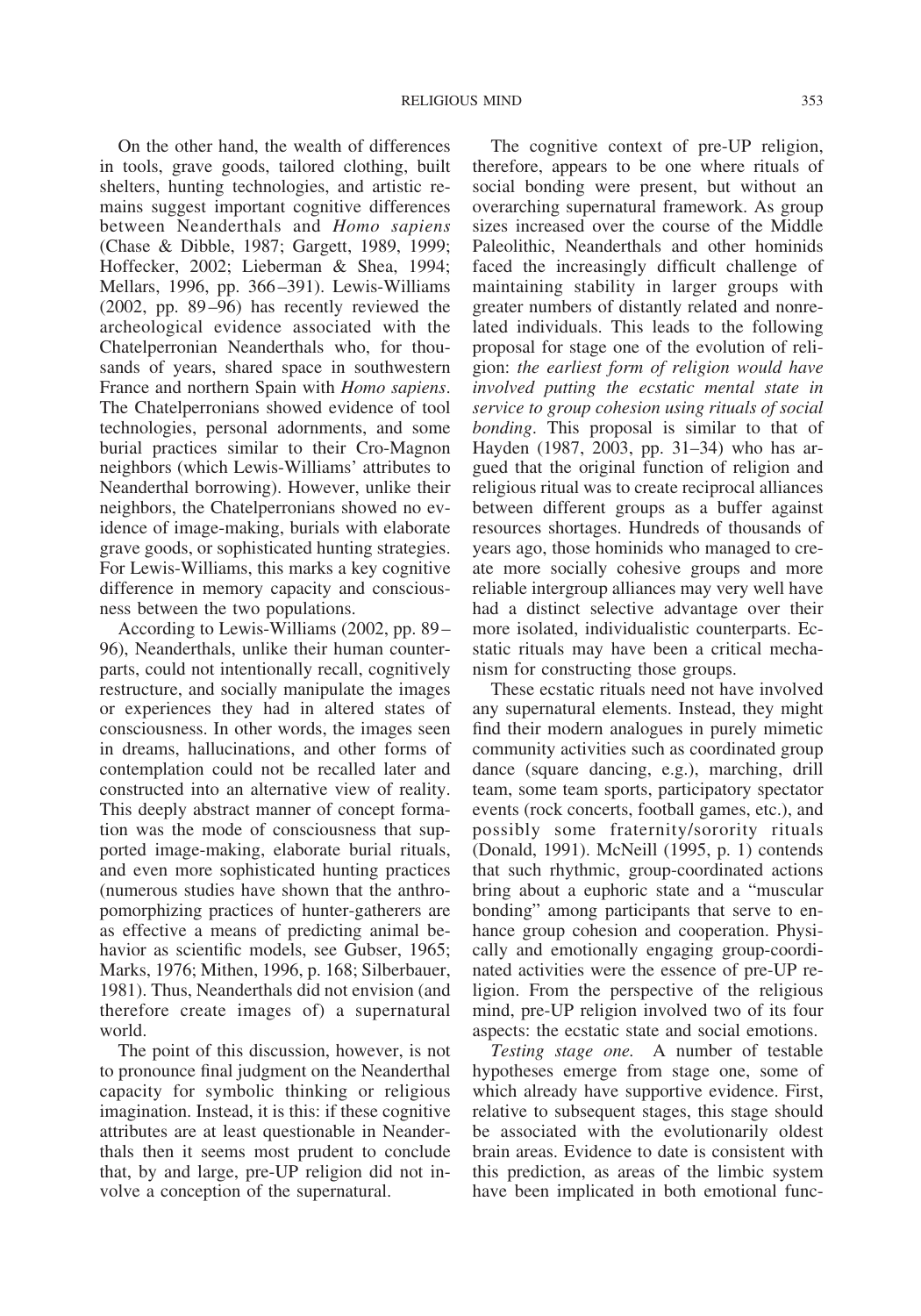tioning and ecstatic experiences (Mandell, 1980; Ramachandran & Blakeslee, 1998, pp. 177–179; Winkelman, 1997, 2002). Winkelman (1997, 2002) for example, attributes the altered state of consciousness associated with ritual to high-voltage, slow-frequency activity of the hippocampal-septal region acting as a driver synchronizing activity across the frontal lobe. The fact that many nonhuman animals also appear to experience altered states of consciousness adds further support to notion that evolutionarily older brain structures are involved (Goodall, 1986; Hoskovec & Svorad, 1969; Keverne, Martinez, & Tuite, 1989; Marcuse, 1951; Volgyesi, 1969). A second related hypothesis is that the brain areas activated by group-based religious ritual (such as rhythmic chanting and dancing) would be similar to those associated with secular group-based activities such as square dancing and marching band, especially where it involves older, subcortical structures.

Finally, this model predicts that the psychological effects of group-based religious rituals and secular group-coordinated activities are the same. Evidence confirming this can be found in the fact that both community religious rituals and secular group-coordinated activities can bring about deindividuation or the loss of a sense of personal identity as one becomes enmeshed in the crowd (d'Aquili & Newberg, 1999, pp. 95–103; Watson, 1973). Communitybased rituals, whether secular or religious, encourage the release of brain opiates which promote social bonding (Frecska & Kulcsar, 1989; Prince, 1982). Moreover, Levenson (2003) has found that activities that synchronize autonomic functions among individuals (whether secular or religious in nature) correlate positively with measures of empathy, thus providing a pathway for enhanced social bonding.

# *The Transition to Upper Paleolithic Religion*

Genetic and fossil evidence indicate that modern humans arose in Africa about 150,000 years ago (Cann, Stoneking, & Wilson, 1987; Ingman, Kaessmann, Paabo, & Gyllensten, 2000; Lewin, 1998, pp. 385– 411; Ruvolo, 1996). As to when human-like culture and behavior emerged, the situation is murkier. While evidence for sophisticated tools, hunting practices, and symbolism seem to appear "suddenly" in the archeological record in Europe beginning about 40,000 years ago, evidence from Africa indicates a more gradual transition dating back to about 250,000 years ago (Klein & Edgar, 2002; McBrearty & Brooks, 2000; Mithen, 1996).

The emergence of anatomically modern humans brought with it the modern human brain and its full range of conscious experience. The intensified altered states of the *Homo sapiens*' brain combined with its (most likely) unique capacities for remembering, manipulating, and interpreting the experiences of those states brought forth something new on the evolutionary landscape: the supernatural. The current model contends that these new supernatural visions marked the emergence of shamanism. While attaching a precise definition to shamanism can spark controversy (see, e.g., Vitebsky, 2000), in the current context the term is meant to indicate the attainment of altered states of consciousness for the purpose of interacting with the spirit world for the benefit one's community (Hultkranz, 1973; Townsend, 1999). Furthermore, the ability to achieve and manipulate altered states may very well have been under selection pressure. Religious visions may have been adaptive.

McClenon (1997, 2002) has marshaled considerable evidence in support of the notion that shamanistic healing rituals were fitness enhancing in our ancestral past. Those of our ancestors who were most susceptible to the beneficial physical and psychological effects of shamanisitic rituals had a selective advantage over others in surviving illness, overcoming debilitating emotional states, and enduring the rigors of childbirth. (Note: This would have been an individual fitness advantage, which in this context means an advantage over others in the same group. This, over time, could have produced a group fitness advantage in the sense that one group with a larger proportion of individuals susceptible to shamanistic healing may have had higher overall fitness compared to another with a lower proportion; see Wilson, 2002, pp. 12–25 for discussion).

McClenon's "ritual healing" theory is based on a number of converging lines of evidence. This evidence includes:

1. The universality (or near universality) of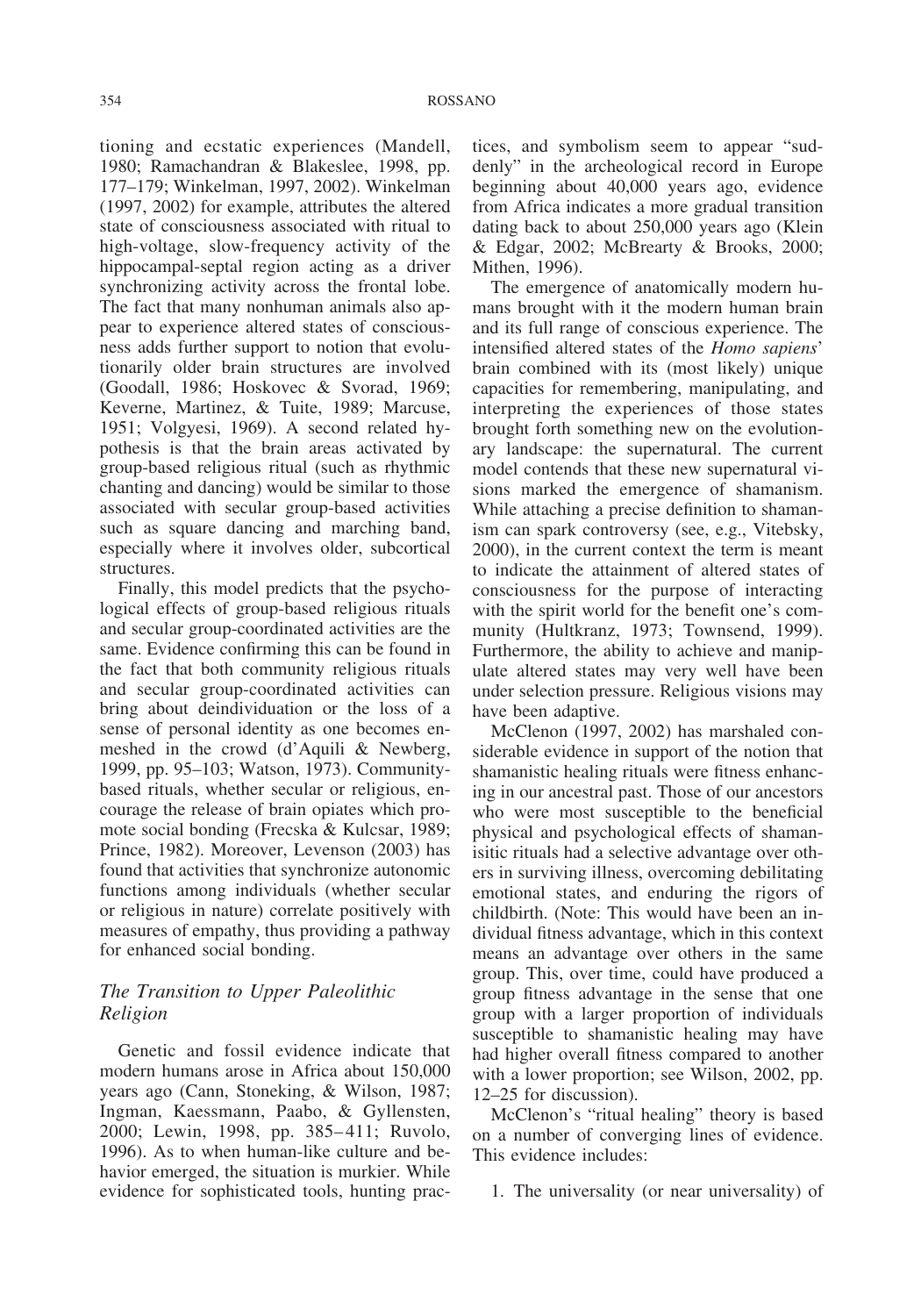ritual healing practices across traditional societies;

- 2. The fact that ritual healing always involves hypnotic processes and altered states of consciousness;
- 3. The finding that ritual healing is often highly effective for a range of maladies where psychological factors are involved such as chronic pain, burns, bleeding, headaches, skin disorders, gastrointestinal disorders, and the discomforts and complications of childbirth;
- 4. The evidence from comparative and archeological studies indicating the existence of ritual, altered states of consciousness and care of the sick among our primate cousins and hominid ancestors;
- 5. The fact that the earliest medical texts (from Mesopotamian and Egyptian civilizations) closely connect healing with religious ritual;
- 6. The finding that anomalous events associated with ritual, such as "miraculous" healing, are effective in inducing supernatural beliefs.

The connection between shamanism and the emergence of modern *Homo sapiens* also finds support in Upper Paleolithic cave art. Following in the tradition of Lommel (1967), a number of researchers have argued that Upper Paleolithic cave art reflects the experiences and rituals of early shamanism (Dowson & Porr, 1999; Eliade, 1972; Halifax, 1982; Hayden, 2003; Lewis-Williams, 1986, 2002; Winkelman, 2002). Though speculative, this suggests that shamanism predates the art since the depictions represent an already present system.

Collectively, these observations lead to the following proposal regarding stage two in the evolution of religion: *shamanistic healing rituals constituted the bridging step from pre-Upper Paleolithic religion to Upper Paleolithic religion.* In the millennia between the emergence of modern humans and the Upper Paleolithic in Europe, ecstatic rituals for social bonding evolved into (but were not entirely supplanted by) shamanistic healing rituals. This was the religion that modern humans brought with them to Europe, which itself began to transform under the dynamic social and ecological conditions of the Upper Paleolithic.

Religious healing rituals would appear to necessitate notions of supernatural agency. The supernatural world not only exists, but it exerts willful causal force. This spiritual force is accessed and directed by a prescribed, ritualized mode of encounter. Apart from the need for ritual, however, it seems unlikely that any deeper theological understanding of the supernatural would be required (at least not initially). Only minimal linguistic skills would be needed (if at all) to add to the persuasive impact of the ritual ("relax," "heal," etc.). Furthermore, both anecdotal accounts and experimental evidence indicate that specific ideologies are unnecessary to the physical and psychological affects of healing rituals (McClenon, 2002, pp. 10, 79– 83). Among the !Kung hunter-gatherers, ritual healing is caused by a powerful, but mysterious spiritual energy call n/um (Katz, 1982, p. 34). N/um itself bears some resemblance to the very ancient and widespread notion of a pervasive, but equally mysterious spiritual force called mana (Smart, 1976). This transition then, necessarily entails the emergence of the supernatural agency aspect of the religious mind, but not necessarily narrative capacity.

*Testing stage two.* Two lines of testing arise from stage two of the proposed model. First, this model predicts that shamanism has more direct individual fitness benefits compared to later-emerging religious elements such as myths and ancestor worship. A number of observations offer support for this hypothesis. For instance, though shamanistic practices vary widely across the globe, they always include some type of healing (both individual and community based). This is consistent with the idea that in its primordial form it directly impacted fitness (McClenon, 2002; Winkelman, 1992).

Furthermore, though today the shaman is seen as a rare, gifted individual, there is reason to suspect that they were far more prevalent in the past. Among the !Kung, for example, it is estimated that half the men and a third of the women are (or were) shamans (Lewis-Williams, 1982). Among the Crow and Cheyenne of North America, spiritual visions were considered essential to success in hunting and warfare, so much so that those gifted with spiritual insight sometimes sold portions of their prowess to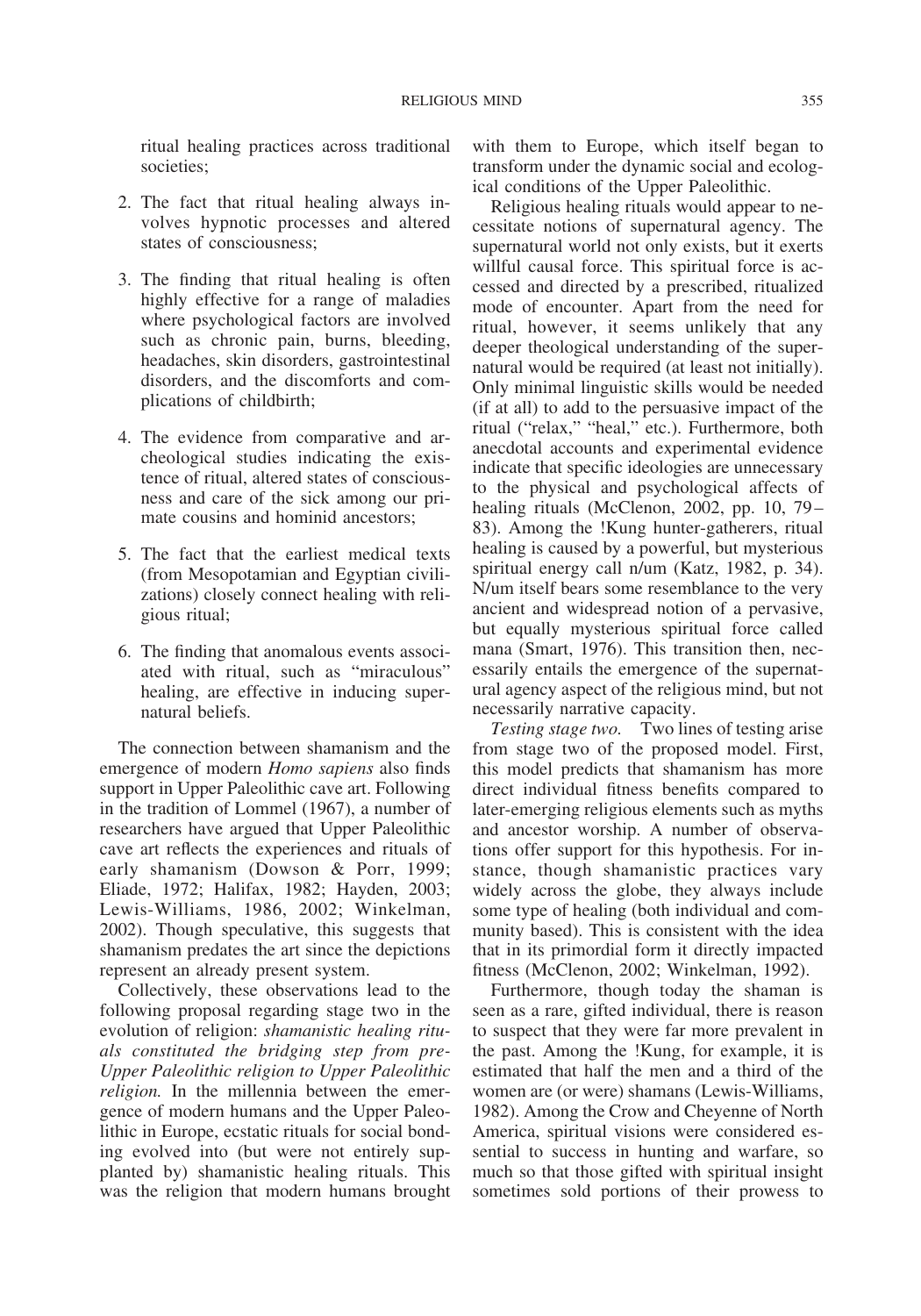their less talented brethren (Lowie, 1963, p. 175). Finally, its prevalence and value suggest that altered states bestowed real physical and psychological benefits to their practitioners, and recent studies of meditation appear to confirm this (Davidson et al., 2003; Orme-Johnson & Herron, 1997). The fitness benefits of subsequent elements of religion (if present at all) were likely more indirect, relating to increases in group stability and cooperation.

A second line of testing pertains to the brain mechanisms involved in agency detection and supernatural agency attribution. This model predicts that agency detection is an evolutionarily newer function (relative to ecstatic states and social emotions) restricted to larger-brained animals such as primates. Furthermore, it predicts that newer brain structures, very likely in the cerebral cortex, are involved in these functions. A number of lines of research provide evidence for these predictions.

There is controversy over whether apes ascribe internal mental states as causal factors for other's behavior (Byrne & Whiten, 1990; Gallup, 1970, 1982; Hare, Call, & Tomasello, 2001; Ponvinelli & Eddy, 1996; Ponvinelli & Prince, 1998). Human infants, however, seem predisposed to interpreting behavior in terms of intentional agents (Baldwin, Baird, Saylor, & Clark, 2001; Meltzoff, 1995). Furthermore, supernatural agency appears to require an ability to engage in second-order theory of mind reasoning ("I know that you know that I know"), something that emerges only in later childhood (seven year olds as opposed to five year olds; see Bering, 2005, p. 433). Finally, Baron-Cohen (1995, p. 91, 1997, pp. 91–95) has reviewed studies using both brain damaged patients and neuroimaging of healthy subjects that implicate the orbital frontal cortex in theory of mind. All of this is consistent with the idea that agency detection and its extension to supernatural agency are likely to have emerged after ecstatic states and social emotions and may be restricted to humans.

## *Upper Paleolithic Religion*

The last stage in the evolution of religion emerges from the interaction of two elements: human minds and complex societies. A number of researchers have discussed the close connection between population density, social complexity, and cultural and religious evolution (e.g., Dickson, 1990, pp. 84 –92, 199 –20; Hayden, 2003; Klein & Edgar, 2002, pp. 166 –167, 230 –232, 237–240). Archeological evidence indicates that not only were Cro-Magnon *Homo sapiens* (in all likelihood) cognitively more sophisticated than their Neanderthal counterparts, but their communities were larger and socially more sophisticated as well (see review in Dickson, 1990, pp. 84 –92, 180 –189). In Upper Paleolithic Europe, one of the important factors driving increasing populations and social complexity was resource abundance. Bone remains indicate that large game animals such as deer, horses, and mammoth were prevalent and toothwear studies confirm that Upper Paleolithic peoples were consuming large amounts of hunted meat (Butzer, 1971; p. 463, Dahlberg & Carbonell, 1961). Dickson (1990, p. 182) argues that in terms of resource availability and acquisition, Upper Paleolithic peoples were more analogous to the equestrian bison hunters of the American Plains or the medieval reindeer-hunting Saami (Lapps) of Scandinavia than pedestrian hunter-gathers such as the !Kung of southern Africa.

Thus, Upper Paleolithic societies had moved from being generalized, egalitarian huntergatherers to complex, transegalitarian ones (Hayden, 2003, pp. 122–131; O'Shay & Zvelebil, 1984; Vanhaerena & d'Errico, 2005). Transegalitarian or complex hunter-gatherers typically use more sophisticated technologies for harvesting and storing seasonally abundant resources (e.g., nets or traps to catch large quantities of fish during spawning season). This leads to a more sedentary lifestyle with greater private ownership of resources and increasing social inequalities. As will be shown shortly, the move to a more transegalitarian society in Upper Paleolithic times brought with it more exclusive religious rituals and an increasing emphasis on the ancestors. Exclusive rituals and ancestor worship required the construction of a coherent narrative—a religious mythos about how the supernatural world related to the earthly one. Social complexity, therefore, brought the fourth aspect of the religious mind fully into view: narrative formation and existential concerns.

*Ancestor worship and narrative formation.* As with shamanism, ancestor worship is a universal or near universal trait of traditional reli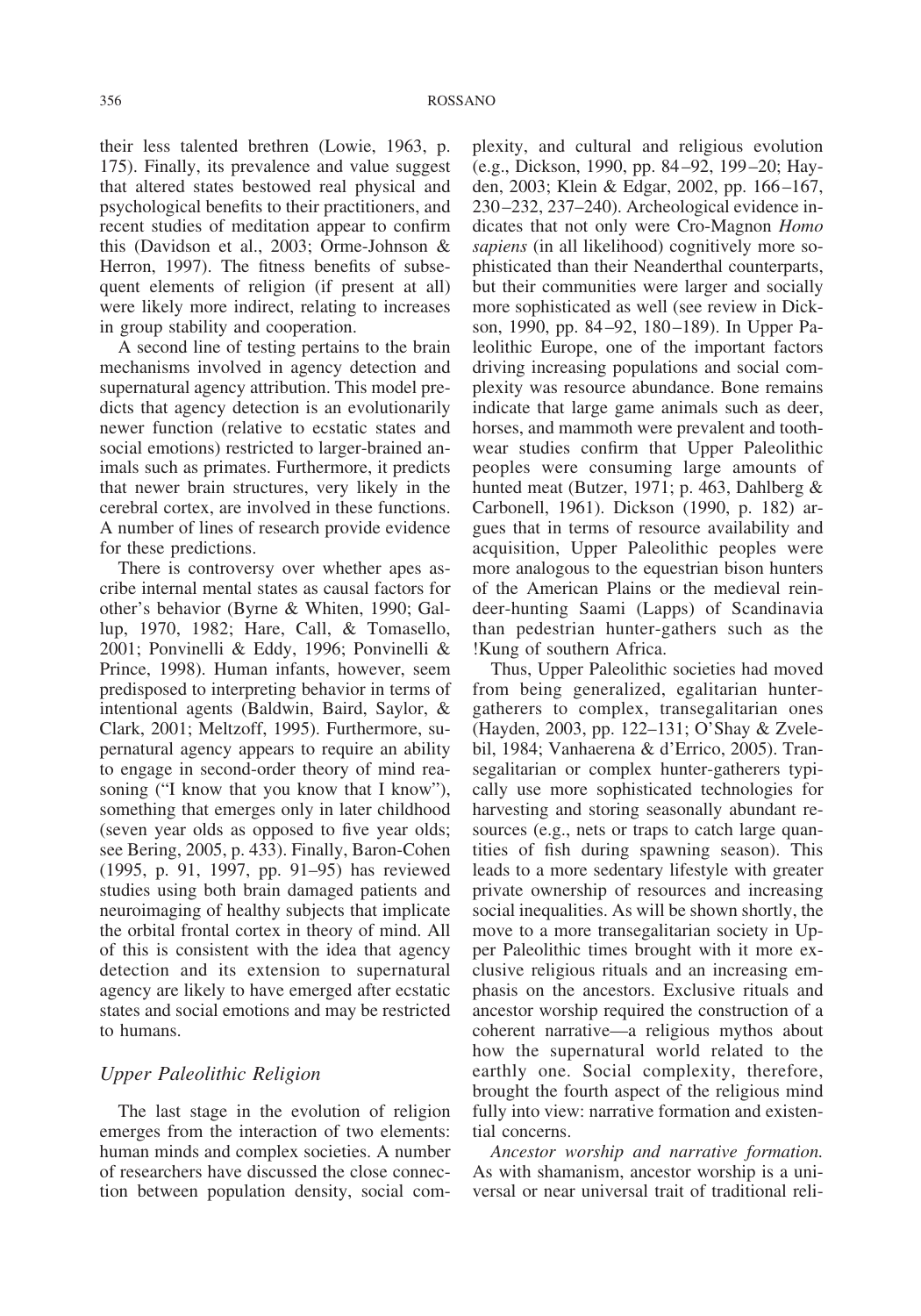gions (Harvey, 2000; Lee & Daly, 1999; Parrinder, 1976, p. 24). The ancestors played a prominent role in Greco-Roman paganism and continue to be of central importance to Eastern religions such as Confusionism and Shinto (Ching, 1993; Shelton, 1998; Tsundona, 1986). As will be discussed shortly, ancestor worship also entails the construction of a coherent, collective narrative that is essential to social cohesion and relevant to existential concerns. The ancestors represent a continuity of existence that extends beyond earthly death and interconnects the supernatural and human worlds.

The private ownership of resources present in transegalitarian societies includes the resourcerich territories (e.g., streams abundant with fish, certain migration routes, etc.) responsible for the entire community's well-being and prosperity. Claims to these critical territories typically belong to certain families within the tribe by virtue of their ancestral lineage. These families form the elite strata of an increasingly differentiated society. For example, among the Tlingit of North America's northwest coast, the *anyeti* or nobles of society are typically from clans who claim ownership to the fishing weirs (traps) in the most prized territories (Oberg, 1973). Social elites typically justify their privileged status through their filial link to powerful ancestors in the supernatural realm, whose benevolent proprietorship over resource-rich territories generously provides for the entire tribe. Special rituals and sacrifices open only to elites are necessary to intercede with and properly placate these powerful ancestors so that the entire tribe's prosperity and security can be ensured (Woodward, 2000).

This divine justification may have served an essential dual purpose in establishing and maintaining the elites' privilege status within the community. Boehm (1999) points out how hunter-gatherer egalitarianism is aggressively enforced by coalitions that vigorously resist attempts at individual domination. Furthermore, Turner (1969) argues that community rituals often serve as a restraining force against high status individuals exploiting others within the group. By appealing to the supernatural, resource-holding elites cloaked their status in divine legitimacy. This divine legitimacy may have functioned as an effective countermeasure against aggressive egalitarianism while at the same time forcing elites to incur a degree of supernatural constraint and ritual control on their privileges—thus making their positions more palatable to lower-status community members. Mayan priests and kings, for example, were required to engaged in ritualized acts of brutal self-mutilation, puncturing their penises or tongues and tugging objects through the open wounds, as signals of their divine worthiness (Schele & Freidel, 1990). The divine ancestors fractured the community and held it together at the same time. To accomplish this would seem to require a compelling, unifying myth.

The veneration of elite ancestors entails the construction of a conceptual framework for the supernatural, or put another way, a coherent theological narrative connecting the ancestors, the supernatural, and the earthly realm. Its elements would go something like this: (a) the supernatural world exists (a holdover from early shamanism), (b) the ancestors reside in the supernatural world after death, (c) the ancestors can affect conditions in their former earthly tribe, (d) the ancestors maintain a special relationship with their kin descendents in the tribe, (e) the ancestors must be placated with certain rituals and sacrifices by their kin descendents so as to maintain their good favor, which is beneficial for both their direct kin and the tribe as a whole. From this skeletal framework, more elaborate stories and myths explaining why all this is true, how it originated in the history of the tribe, and other important cultural lessons and facts can be constructed to create a compelling story passed on from generation to generation (the mythic stage in cultural evolution; see Donald, 1991). The full flowering of the narrative element in religion provides the cultural myth that sustains the tribe against social disintegration and buffers individuals against the inevitable travails of life.

*The first evidence of ancestor worship.* Evidence from the Upper Paleolithic is consistent with the notion of an elite social class increasingly concerned with ancestry and legacy. For example, elaborate burial sites such as Sungir (White, 1993), Dolni Vestonice (Klima, 1988), and Saint-Germain-la-Riviere (Vanheren & d'Errico, 2005) attest to the presence of an elite class whose members were laid to rest with great ceremony and lavish grave offerings. Among more recent complex hunter-gatherers, funeral rites of this character typically occur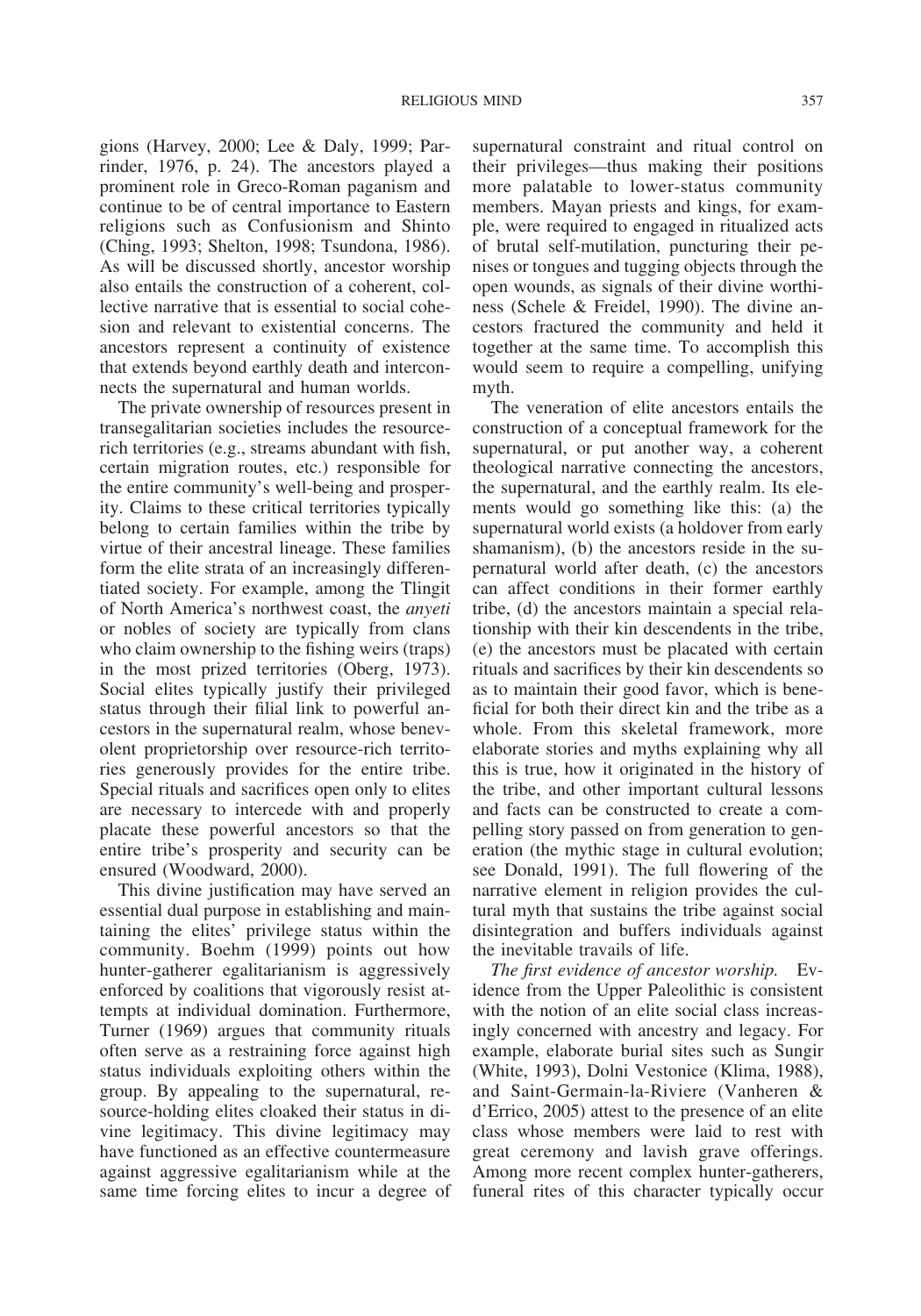under the expectation that the deceased is soon to take his or her place as a powerful ancestor in the supernatural realm (Hayden, 2003, p. 239; Sandarupa, 1996).

While the ancestors provided wealth, descendants were necessary to insure it. Thus, as might be expected, the Upper Paleolithic also provides evidence of an increasing concern with progeny and fertility. Nearly 200 Venus figurines small artifacts carved in ivory, bone, or stone depicting naked, headless, female forms with exaggerated breasts, buttocks, and abdomen have been unearthed and dated to Upper Paleolithic times. Other sculptured, carved, and graphic depictions of naked females and female body parts as well as phallic symbols have also been found (Hayden, 2003, p. 154; Hutton, 1991; Soffer, 1985). Given the amount of effort and resources required to create these images, the likelihood that they simply represent Stone Age pornography seems remote. Instead, as numerous researchers have argued, they more likely reflect concerns over fertility and childbearing (Eliade, 1958; Wymer, 1982; see, however, Harding, 1976 and Rice, 1982 for alternative interpretations). Furthermore, the Upper Paleolithic marks the first time in history where a substantial number of females were buried with elaborate grave goods, indicating an elevation in their social status (Harrold, 1980). This would be expected if fertility and progeny were becoming increasingly valued.

*Exclusive rituals.* One of the unique and puzzling aspects of Upper Paleolithic parietal art is the fact that much of it is located in remote, isolated cave chambers. While many spectacular examples of cave art are in relatively open, accessible areas; it is, nevertheless, intriguing how frequently cave artists intentionally selected tiny, tight, difficult-to-reach recesses for their work. At various cave sites, some painted chambers can only be accessed after: a mile-long trek through frigid waters (Montespan Cave), a harrowing climb up a sheer rock face (Nerja cave in Spain), a 16 foot rope decent (the shaft at Lascaux), or a 200 m climb after traversing a 450 m passage (Salon Noir at Niaux cave in France). While the larger, more accessible cave sites were likely used for community-wide rituals, these remote sites were probably used for exclusive rituals and/or individual vision quests (Hayden, 2003, pp. 142–153; Lewis-Williams, 2002, pp. 228 –267).

Often these deep caves sites contain the footprints or handprints of adolescents and children (see Clottes, 1992). Owens and Hayden (1997) provide ethnographic evidence showing that among complex hunter-gatherers ecstatic rituals involving young people are often for the purpose of initiation into elite secret societies. These individual or exclusive rituals represent an important change in religion in the Upper Paleolithic.

*Popular versus elite religion.* Deep cave sites in combination with the evidence for elaborate burials and fertility concerns suggest that the Upper Paleolithic marks the emergence of something new in religion: exclusive rituals that existed alongside community-wide ones. This leads to the following proposal regarding the third stage of the evolution of religion: *Upper Paleolithic religion marks the beginning of a divergence of religion into a community-wide popular form and an exclusive ancestor-based elite form.* This proposal is consistent with that of Dickson (1990, p. 199), who argues that the Upper Paleolithic ushered in a move from shamanistic cults to communal cults of greater social complexity. Hayden (2003, pp. 209 –211), as well, has argued for a popular/elite distinction emerging in Upper Paleolithic religion. This division laid the groundwork for future ones characterizing classic paganism such as the high gods or state gods of the ruling classes versus the minor gods of the field and forest, exclusive temple-based rituals versus public feasts and festivals, state sponsored cults versus familial or domestic ones, and so forth. The highly mythologized and socially stratified religion that would characterize the first great civilizations was taking shape.

*Testing stage three.* This model predicts that narrative formation and existential concerns are uniquely human attributes. Evidence to date appears to confirm this. Brain areas involved in linguistic abilities, episodic memory, and other related functions appear to be part of the executive brain of the frontal lobe where many of our highest abstract reasoning functions take place. For example, according to the HERA model of memory (Nyberg, Cabeza, & Tulving, 1996; Tulving, Kapur, Craik, Moscovitch, & Houle, 1994), the left prefrontal cortex is critical for the encoding of information into episodic memory, while the right prefrontal cortex is critical for retrieval from episodic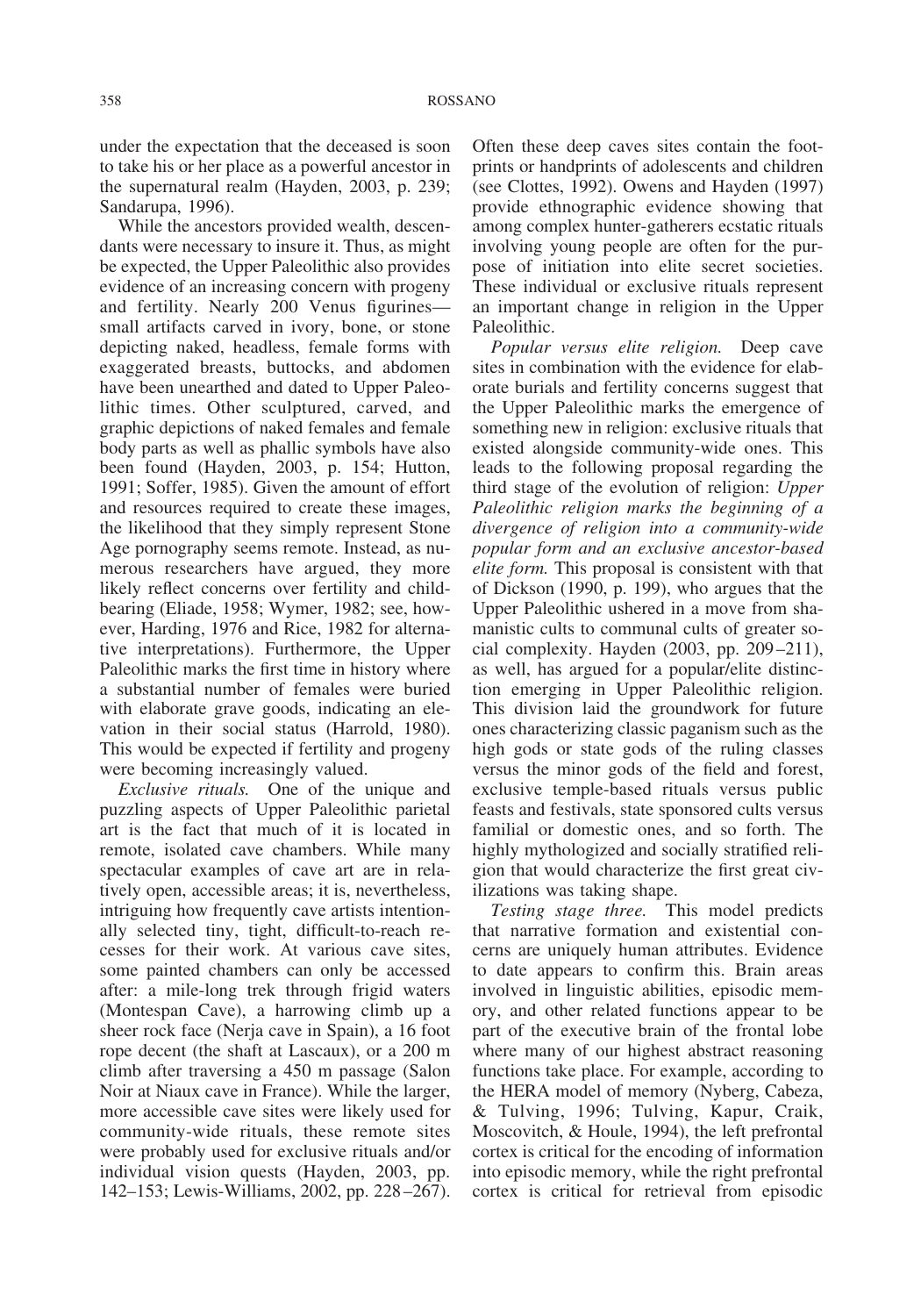memory. In discussing the role of the frontal lobes in episodic memory Tulving and Lepage (2000) state the following:

The point is that the establishment, maintenance, and switching of these frontal sets require massive and presumably highly complex neuronal activity of a kind possible only for highly developed brains, such as that of humans and possibly other higher primates. This is where the story of episodic memory as a very recent evolutionary adaptation comes in. (Tulving and Lepage, 2000, p. 222)

The construction of a coherent personal narrative that integrates experience and accounts for our sense of self appears to be related to left hemisphere linguistic functions (Gazzinga, 1995; Ramachandran & Blakeslee, 1998, pp. 134 –137). Structures of the left hemisphere of the cerebral cortex involved in memory and language weave experiences together into a sensible story about the self, its actions and motivations. Gazzinga, Irvy, and Mangun (1998, p. 543) refer to these functions as the interpreter– those aspects of the brain that collectively make sense of our actions and experiences. Using language as a vehicle for constructing a personal narrative and a coherent framework for integrating experience appears to be a uniquely human attribute. Language trained apes are far more utilitarian in their use of language. Kanzi, the most language-skilled ape to date, uses 96% of his linguistic utterances to make requests (Greenfield & Savage-Rumbaugh, 1991). Turning rituals into supernatural stories was the last decisive step in the evolution of religion from its primordial origins and the first step in the creation of book religions as we know them today.

#### *Summary*

The model being proposed can be summarized succinctly in three stages.

- 1. Pre-UP proto-religion dating roughly from 300,000 ya and involving ecstatic states/ rituals for social bonding.
- 2. Transitional religion dating from roughly 150,000 ya and involving pre-UP religion plus shamanistic healing rituals.
- 3. UP religion dating from roughly 35,000 ya and involving all past forms plus elite rituals and ancestor worship.

In terms of the religious mind, ecstatic states and social emotions (present beginning with pre-UP proto-religion) are hypothesized to form the foundational basis for the emergence of religion. Sometime later, supernatural agency (present in transitional religion) and then, finally, narrative capacity (present in UP religion and onward) were added to this foundation. This model falls generally in line with other proposals of human cognitive evolution such as that of Donald (1991) and Nelson (2004) where mimesis precedes mythic or narrative capacity both ontogenetically and phylogenetically. It also accommodates well with that of Mithen (1996), where social intelligence comprises the bulk of stage one, with interactions between social, technical intelligence and natural history intelligence occurring in stage two and linguistic intelligence being added in the last stage.

Continued progress in unraveling the evolutionary origins of religion will very likely depend on cross-fertilization among varied disciplines. The current model offers an approach framed on the religious mind. Interaction with models from other disciplines and perspectives are necessary to further illuminate the human penchant for the supernatural.

#### References

- Aiello, L. C., & Dunbar, R. I. M. (1993). Neocortex size, group size, and the evolution of language. *Current Anthropology, 34,* 184 –193.
- Alcorta, C. S., & Sosis, R. (2006). Ritual, emotion, and sacred symbols: The evolution of religion as an adaptive complex. *Human Nature, 16,* 323–359.
- Alexander, R. (1989). Evolution of the human psyche. In P. Mellars & C. Stringer (Ed.), *The human revolution* (pp. 455–513). Edinburgh: University of Edinburgh Press.
- Argyle, M. (2000). *Psychology and religion: An introduction.* London: Routledge.
- Arsuaga, J. L., Martinez, I., Gracia, A., Carretero, J. M., Lorenzo, C., Garcia, N., et al. (1997). Sima de los Huesos (Sierra de Atapuerca, Spain). The site. *Journal of Human Evolution, 33,* 109 –127.
- Atran, S. (2002). *In gods we trust.* Oxford: Oxford University Press.
- Baffier, D., & Girard, M. (1998). *Les cavernes D'Arcy-sur-Cure.* Paris: La Maison des Roches.
- Baldwin, D. A., Baird, J. A., Saylor, M. M., & Clark, M. A. (2001). Infants parse dynamic action. *Child Development, 72,* 708 –717.
- Baron-Cohen, S. (1995). *Mindblindness.* Cambridge, MA: MIT Press.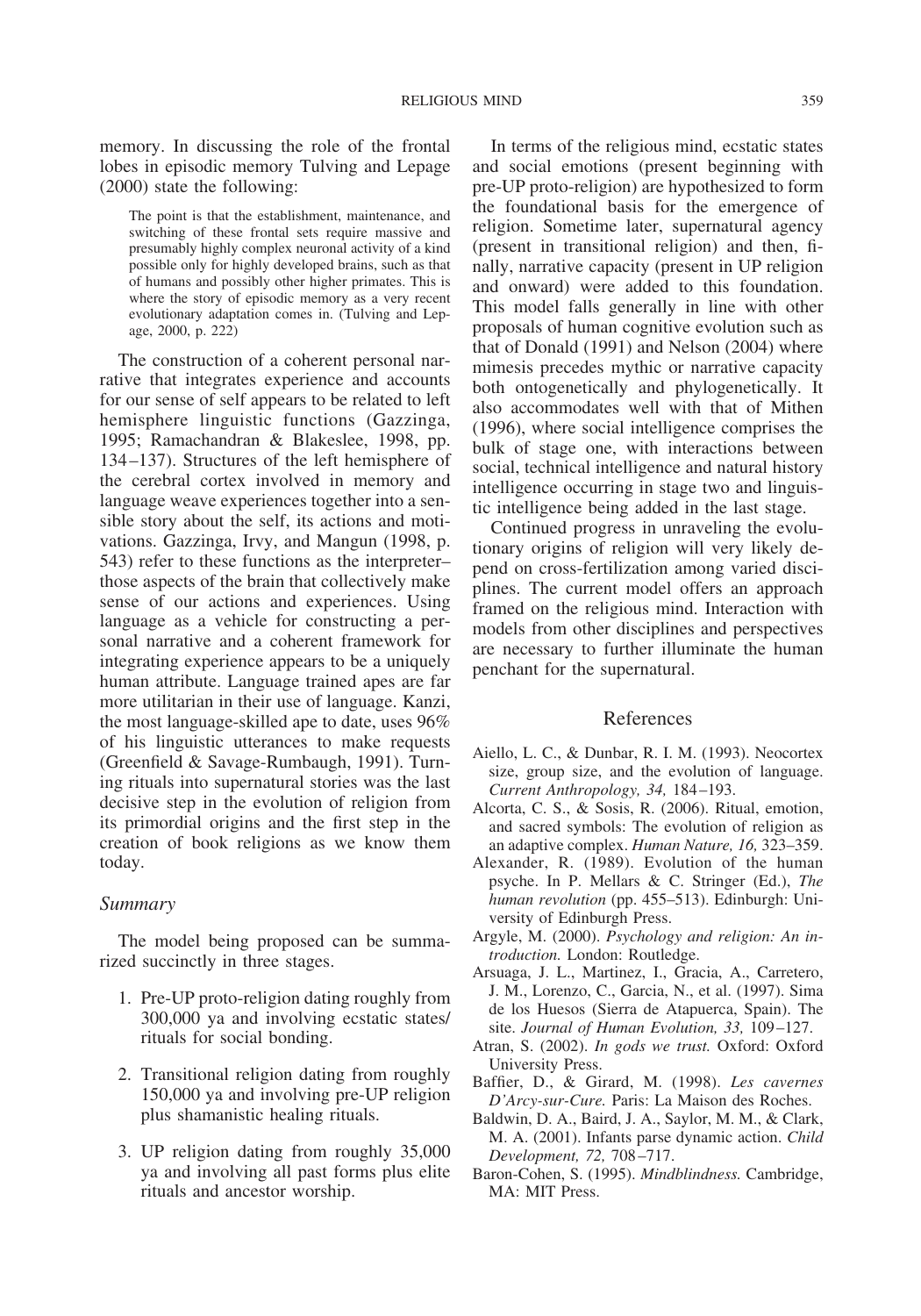- Baron-Cohen, S. (1997). How to build a baby that can read minds. In S. Baron-Cohen (Ed.). *The maladapted mind* (pp. 207–239). East Sussex, UK: Psychology Press.
- Baron-Cohen, S. (2005). Autism and the origins of social neuroscience. In A. Easton & N. Emery (Eds.), *The cognitive neuroscience of social behavior* (pp. 239 –256). East Sussex, UK: Psychology Press.
- Barrett, J. L. (2000). Exploring the natural foundations of religion. *Trends in Cognitive Sciences, 4,* 29 –34.
- Barrett, K. C. (1995). A functionalist approach to shame and guilt. In J. P. Tangney & K. W. Fischer (Eds.), *Self-conscious emotions: The psychology of shame, guilt, embarrassment and pride* (pp. 25– 63). New York: The Guilford Press.
- Bednarik, R. (1994). Art origins. *Anthropos, 89,* 169 –180.
- Bednarik, R. (1995). Concept-mediated marking in the Lower Paleolithic. *Current Anthropology, 36,* 605– 634.
- Bering, J. M. (2005). The evolutionary history of an illusion: Religious causal beliefs in children and adults. In B. J. Ellis & D. F. Bjorklung (Eds.). *Origins of the social mind* (pp. 411–437). New York: The Guilford Press.
- Binford, L. R., & Ho, C. K. (1985). Taphonomy at a distance: Zhoukoudian, "the cave home of Beijing man"? *Current Anthropology, 26,* 413– 442.
- Bingham, P. M. (1999). Human uniqueness: A general theory. *The Quarterly Review of Biology, 74,* 133–169.
- Bloom, H. (1992). *The American religion.* New York: Simon & Schuster.
- Boehm, C. (1999). *Hierarchy in the forest: The evolution of egalitarian behavior.* Cambridge, MA: Harvard University Press.
- Boyer, P. (2001). *Religion explained.* New York: Basic Books.
- Boyer, P., & Ramble, C. (2001). Cognitive templates for religious concepts: Cross-cultural evidence for recall of counter-intuitive representations. *Cognitive Science, 25,* 535–564.
- Breuil, A. B. (1979). *Four hundred centuries of cave art* (M. E. Boyle, Trans.). New York: Hacker Art Books. (Original work published 1952)
- Bruce, S. (2002). *God is dead: Secularization in the West.* London: Blackwell.
- Butzer, K. W. (1971). *Environment and archaeology.* Chicago: Aldine Atherton.
- Byrne, R. W., & Whiten, A. (1991). Tactical deception in primates: The 1990 database. *Primate Report, 27,* 1–101.
- Cann, R. L., Stoneking, M., & Wilson, A. C. (1987). Mitochondrial DNA and human evolution. *Nature, 325,* 31–36.
- Chase, P. G., & Dibble, H. L. (1987). Middle Paleolithic symbolism: A review of current evidence and interpretations. *Journal of Anthropological Archeology, 6,* 263–296.
- Ching, J. (1993). *Chinese religions.* Maryknoll, NY: Orbis Books.
- Clottes, J. (1992). L'archeologie des grottes ornees. *La Recherche, 239, 23,* 52– 61.
- Clottes, J., & Lewis-Williams, D. (1998). *The shamans of prehistory: Trance and magic in painted caves.* New York: Abrams Press.
- Conklin, B. A. (2001). *Consuming grief: Compassionate cannibalism in an Amazonian society.* Austin, TX: University of Texas Press.
- d'Aquili, E., & Newberg, A. B. (1999). *The mystical mind.* Minneapolis, MN: Fortress Press.
- d'Errico, F., & Nowell, A. (2000). A new look at the Berekhat Ram figurine: Implications for the origin of symbolism. *Cambridge Archeological Journal, 10,* 123–167.
- d'Errico, F., Zilhao, J., Julien, M., Baffier, D., & Pelegrin, J. (1998). Neanderthal acculturation in Western Europe? A critical review of the evidence and its interpretation. *Current Anthropology, 39*(Suppl.), 1– 44.
- Dahlberg, A. A., & Carbonell, V. M. (1961). The dentition of the Magdalenian female from Cap Blanc, France. *Man, 61,* 49 –50.
- Dart, R. A. (1974). The waterworn Australopithecene pebble of many faces from Makapansgat. *South African Journal of Science, 70,* 167–169.
- Davidson, R. J., Kabat-Zinn, J., Schumacher, J., Rosenkrantz, M., Muller, D., Santorelli, S. F. et al. (2003). Alterations in brain and immune function produced by mindfulness meditation. *Psychosomatic Medicine, 65,* 564 –570.
- Defleur, A., Dutour, O., Valladas, H., & Vandermeersch, V. (1993). Cannibals among the Neanderthals. *Nature, 362,* 214.
- Defleur, A., White, T., Valensi, P., Slimak, L., & Cregut-Bonnoure, E. (1999). Neanderthal cannibalism at Moula-Guercy, Ardeche, France. *Science, 286,* 128 –131.
- de Waal, F. B. M. (1996). *Good natured.* Cambridge, MA: Harvard University Press.
- de Waal, F. B. M., & Berger, M. L. (2000). Payment for labour in monkeys. *Nature, 404,* 563.
- de Waal, F. B. M., & Lanting, F. (1997). *Bonobo: The forgotten ape.* Berkeley: University of California Press.
- Dickson, B. (1990). *The dawn of belief.* Tucson: University of Arizona Press.
- Donald, M. (1991). *Origins of the modern mind.* Cambridge, MA: Harvard University Press.
- Dowson, T., & Porr, M. (2001). Special objects– special creatures: Shamanic imagery and Aurignacian art. In N. Price (Ed.), *The archaeology of shamanism* (pp. 165–177). London: Routledge.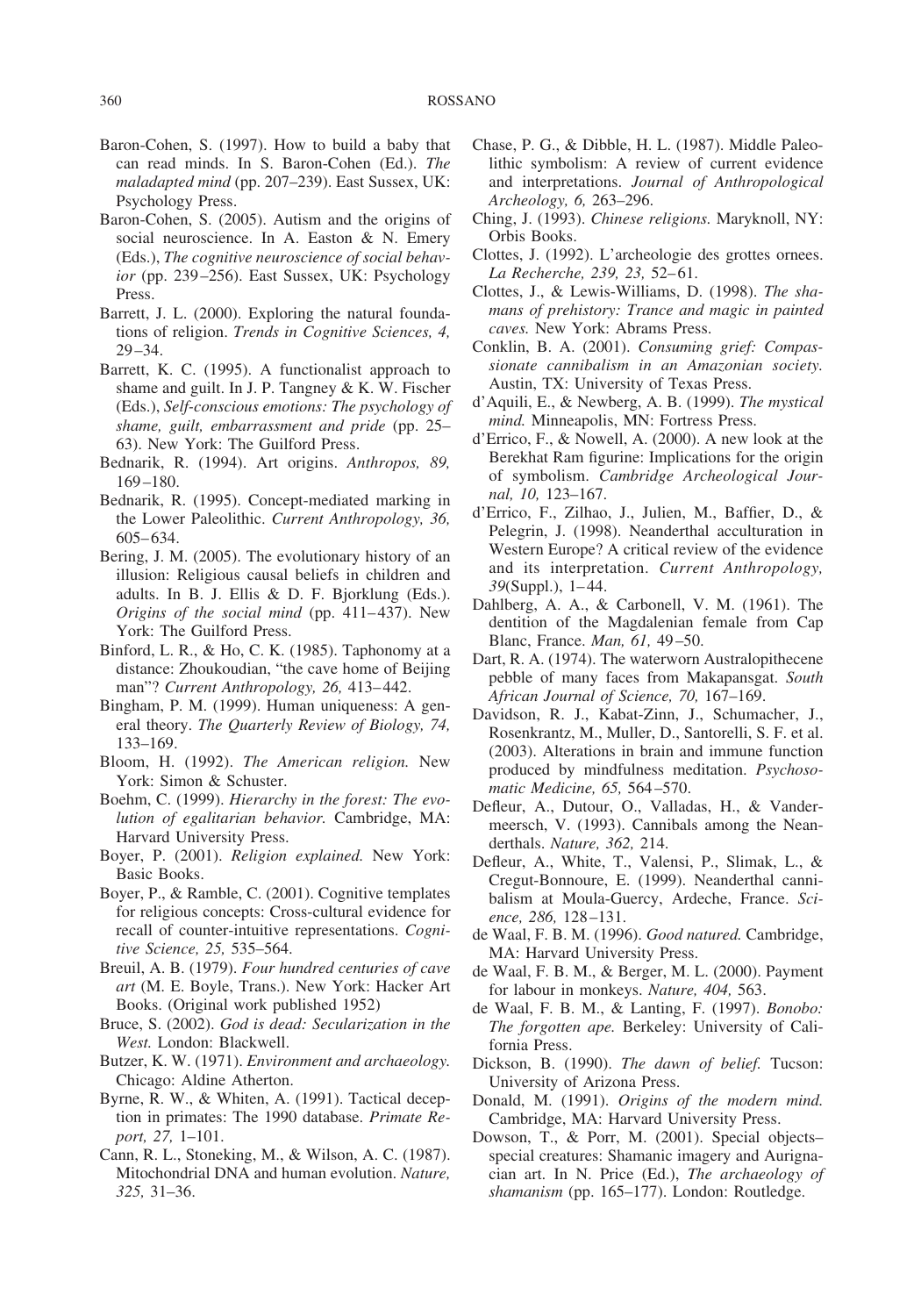- Dugatkin, L. A. (2001). Subjective commitment in nonhumans: What should we be looking for, and where should we be looking? In R. Nesse (Ed.), *Evolution and the capacity for commitment* (pp. 120 –137). New York: Russell Sage Foundation.
- Dunbar, R. (1996). *Grooming, gossip and the evolution of language.* Cambridge, MA: Harvard University Press.
- Eliade, M. (1958). *Patterns in comparative religion.* London: Sheed and Ward.
- Farizy, C. (1990). Du Mousterien au Chatelperronien a Arcy-sur-Cure. *Memoires du Musee de Prehistoire, Ile-de-France, 3,* 281–289.
- Farthing, G. W. (1992). *The psychology of consciousness.* New York: Prentice Hall.
- Fehr, E., & Gachter, S. (2002). Altruistic punishment in humans. *Nature, 415,* 137–140.
- Fehr, E., & Tyran, J.-R. (1996). Institutions and reciprocal fairness. *Nordic Journal of Political Economy, 67,* 133–144.
- Feuerbach, L. (1973). *The fiery book: Selected writings of Ludwig Feuerbach.* Garden City, NY: Anchor Books. (Original work published 1843)
- Flinn, M. V., Geary, D. C., & Ward, C. V. (2005). Ecological dominance, social competition, and coalitionary arms races: Why humans evolved extraordinary intelligence. *Evolution and Human Behavior, 26,* 10 – 46.
- Frazer, J. G. (1941). *The golden bough: A study of magic and religion.* New York: Macmillian. (Original work published 1890)
- Frecska, E., & Kulscar, Z. (1989). Social bonding in the modulation of the physiology of ritual dance. *Ethos, 17,* 70 – 87.
- Gallup, G. (1970). Chimpanzee self-recognition. *Science, 167,* 86 – 87.
- Gallup, G. (1982). Self-awareness and the emergence of mind in primates. *American Journal of Primatology, 2,* 237–248.
- Gargett, R. H. (1989). Grave shortcomings: The evidence for Neanderthal burial. *Current Anthropology, 30,* 157–190.
- Gargett, R. H. (1999). Middle Paleolithic burial is not a dead issue. *Journal of Human Evolution, 37,* 27–90.
- Gazzaniga, M. S. (1995). Consciousness and the cerebral hemispheres. In M. S. Gazzaniga, (Ed.), *The cognitive neurosciences* (pp. 1391–1399). Cambridge, MA: MIT Press.
- Gazzaniga, M. S., Ivry, R. B., & Mangun, G. R. (1998). *Cognitive neuroscience.* New York: Norton.
- Geertz, C. (1966). Religion as a cultural system. In M. Banton (Ed.), *Anthropological approaches to the study of religion* (pp. 1– 46). London: Tavisock.
- Glucklich, A. (2001). *Sacred pain.* Oxford: Oxford University Press.
- Goodall, J. (1986). *The chimpanzees of Gombe.* Cambridge, MA: Harvard University Press.
- Gopnik, A. (1999). Theory of mind. In R. Wilson & F. Keil (Eds.), *The MIT encyclopedia of the cognitive sciences* (pp. 838 – 840). Cambridge, MA: MIT Press.
- Grayson, D. K., & Delpech, F. (2003). Ungulates and the Middle-to-Upper Paleolithic transition at Grotte, XVI (Dordogne, France). *Journal of Archaeological Science, 30,* 1633–1648.
- Greenfield, P. M., & Savage-Rumbaugh, E. S. (1991). Imitation, grammatical development and the invention of protogrammar by an ape. In N. A. Krasnegor, D. M. Rumbaugh, R. L. Schiefelbusch, & M. Studdert-Kennedy (Eds.), *Biological and behavioral determinants of language development* (pp. 235–258). Hillsdale, NJ: Erlbaum.
- Gubser, N. J. (1965). *The Nunamiut Eskimos: Hunters of caribou.* New Haven, CT: Yale University Press.
- Guthrie, S. (1993). *Faces in the clouds: A new theory of religion.* New York: Oxford University Press.
- Halifax, J. (1982). *Shaman: The wounded healer.* London: Thames & Hudson.
- Hamayon, R., & Francfort, H.-P. (2001). *The concept of shamanism: Uses and abuses.* Budapest: Akademiai Kiado.
- Harding, J. R. (1976). Certain Upper Paleolithic "Venus" statuettes considered in relation to the pathological condition known as massive hypertrophy of the breasts. *Man, 11,* 271–272.
- Hare, B., Call, J., & Tomasello, M. (2001). Do chimpanzees know what conspecifics know? *Animal Behaviour, 61,* 139 –151.
- Harrold, F. B. (1980). A comparative analysis of Eurasian Paleolithic burials. *World Archaeology, 12,* 195–211.
- Harvey, G. (2000). *Indigenous religions.* London: Cassell.
- Hayden, B. (1987). Alliance and ritual ecstasy: Human response to resource stress. *Journal for the Scientific Study of Religion, 26,* 81–91.
- Hayden, B. (2003). *Shamans, sorcerers, and saints.* Washington, DC: Smithsonian Institution Books.
- Henshilwood, C. S., & Sealy, J. C. (1997). Bone artifacts from the Middle Stone Age at Blombos Cave, southern Cape, South Africa. *Current Anthropology, 38,* 890 – 895.
- Hinde, R. A. (1999). *Why gods persist.* London: Routledge Press.
- Hoffecker, J. F. (2002). *Desolate landcapes: Ice-age settlement in Europe.* New Brunswick, N. J.: Rutgers University Press.
- Hogg, G. (1966). *Cannibalism and human sacrifice.* New York: Citadel Press.
- Horowitz, M. J. (1964). The imagery of visual hallucinations. *Journal of Nervous and Mental Diseases, 138,* 513–523.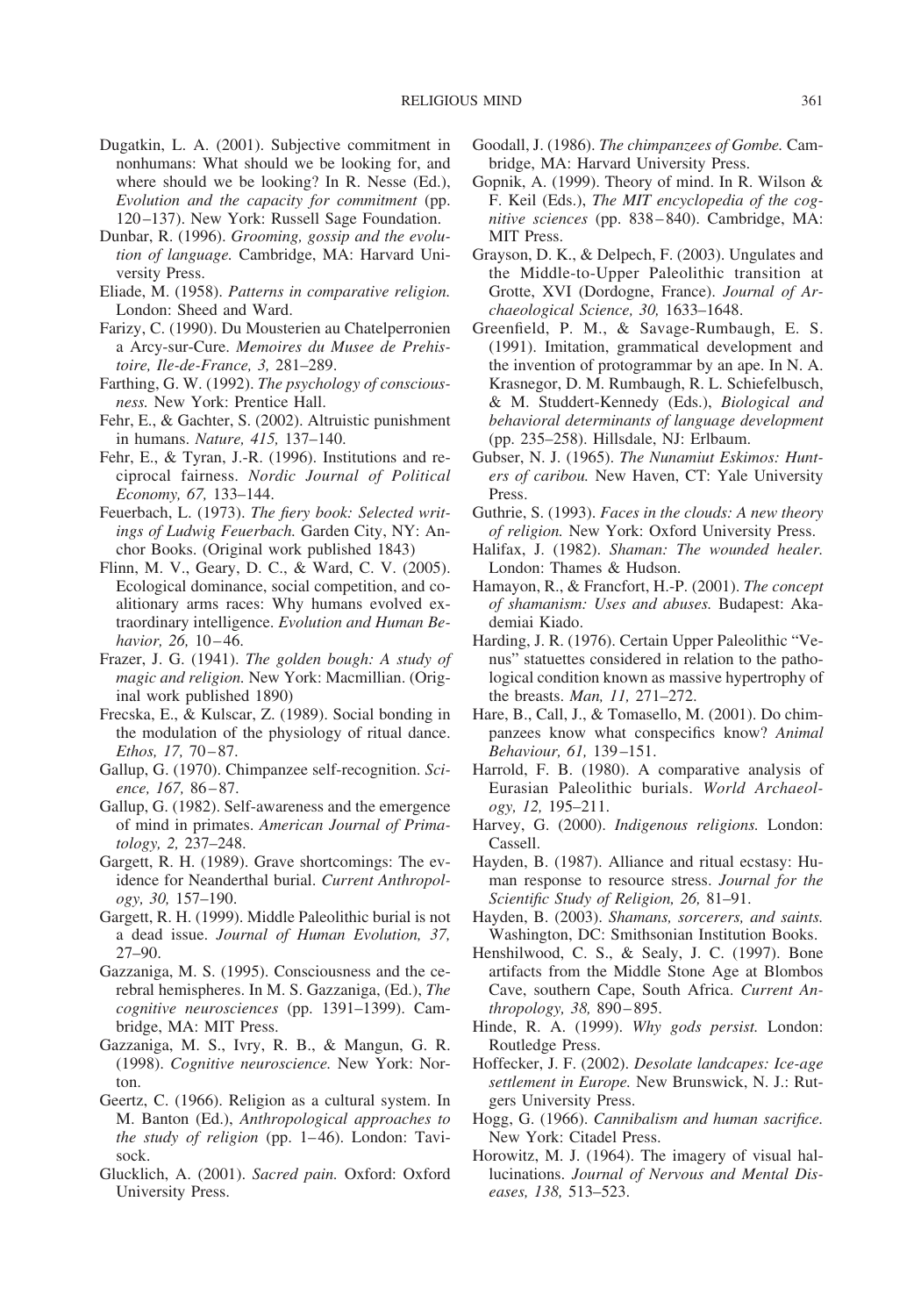- Hoskovec, J., & Svorad, D. (1969). The relationship between human and animal hypnosis. *American Journal of Clinical Hypnosis, 11,* 180 –182.
- Hultkrantz, A. (1973). A definition of shamanism. *Temenos, 9,* 25–37.
- Hunt, G. R. (1996). Manufacture of hook-tools by New Caledonian crows. *Nature, 379,* 249 –251.
- Hutton, R. (1991). *The pagan religions of the ancient British Isles.* Oxford: Blackwell Press.
- Ingman, M., Kaessman, H., Paabo, S., & Gyllensten, U. (2000). Mitochondrial genome variation and the origin of modern humans. *Nature, 408,* 708 –713.
- Irons, W. (1996). Morality, religion and human evolution. In W. Mark Richardson, & W. J. Wildman (Eds.), *Religion and science: History, method and dialogue* (pp. 375–399). New York: Routledge.
- Irons, W. (2001). Religion as a hard-to-fake sign of commitment. In R. Nesse (Ed.), *Evolution and the capacity for commitment* (pp. 292–309). New York: Russell Sage Foundation.
- James, E. O. (1957). *Prehistoric religion.* New York: Frederick A. Praeger.
- James, W. (1961). *Varieties of religious experience.* New York: MacMillan. (Original work published 1902)
- Katz, R. (1982). *Boiling energy: Community healing among the Kalahari Kung.* Cambridge, MA: Harvard University Press.
- Kelly, M., & Keil, F. (1985). The more things change...: Metamorphoses and conceptual structure. *Cognitive Science, 9,* 403– 416.
- Keverne, E. B., Martinez, N. D., & Tuite, B. (1989). Beta-endorphin concentrations in cerebrospinal fluid of moneys influenced by grooming relationships. *Psychoneuroendocrinology, 14,* 155–161.
- Klein, R. G., & Edgar, B. (2002). *The dawn of human culture.* New York: Wiley.
- Klima, B. (1988). A triple burial from the Upper Paleolithic of Dolni Vestonice, Czechoslovakia. *Journal of Human Evolution, 16,* 831– 835.
- Kluver, H. (1942). Mechanisms of hallucinations. In Q. McNemar & M. A. Merrill (Eds.), *Studies in personality* (pp. 175–207). New York: McGraw-Hill.
- Knight, C. D., Power, C., & Watts, I. (1995). The human symbolic revolution: A Darwinian account. *Cambridge Archeological Journal, 5,* 75–114.
- Leakey, M. D. (1971). *Olduvai Gorge volume III: Excavations in beds I and II, 1960*–1963. Cambridge: Cambridge University Press.
- Lee, R. B., & Daly, R. (1999). Introduction: Foragers and others. In R. B. Lee and R. Daly (Eds.), *The Cambridge encyclopedia of hunters and gatherers* (pp. 1–22). Cambridge, UK: Cambridge University Press.
- Leroi-Gourhan, A. (1968). The evolution of Paleolithic art. *Scientific American, 218,* 58 –70.
- Leroi-Gourhan, A. (1982). *The Dawn of European Art: An introduction to Paleolithic cave art.* Cambridge, UK: Cambridge University Press.
- Levenson, R. W. (2003). Blood, sweat, and fears: The autonomic architecture of emotion. In P. Ekman, J. J. Campos, R. J. Davidson, & F. B. M. de Waal (Eds.), *Emotions inside out* (pp. 348 –366). New York: New York Academy of Sciences.
- Lewin, R. (1998). *Principles of human evolution.* London: Blackwell Science.
- Lewis-Williams, D. (2002). *The mind in the cave.* London: Thames & Hudson.
- Lewis-Williams, J. D. (1982). The economic and social context of southern San rock art. *Current Anthropology, 23,* 429 – 449.
- Lewis-Williams, J. D. (1986). The last testament of the Southern San. *South African Archaeological Bulletin, 41, 10-11.*
- Lieberman, D. F., & Shea, J. J. (1994). Behavioral differences between archaic and modern humans in the Levantine Mousterian. *American Anthropologist, 96,* 300 –332.
- Lommel, A. (1967). *Shamanism: The beginning of art.* New York: McGraw-Hill.
- Lorblancher, M. (1999). *La Naissance de L'Art.* Paris: Editions Errance.
- Lowie, R. H. (1963). *Indians of the plains.* New York: The American Museum of Natural History.
- Malinowski, B. (1961). *Argonauts of the western Pacific.* New York: Dutton. (Original work published 1922)
- Mandell, A. (1980). Toward a psychobiology of transcendence: God in the brain. In D. Davidson & R. Davidson (Eds.), *The psychobiology of consciousness* (pp. 379 – 464). New York: Plenum Press.
- Marcuse, F. L. (1951). Individual differences in animal hypnosis. *British Journal of Medical Hypnosis, 3,* 17–20.
- Marks, S. A. (1976). *Large mammals and a brave people: Subsistence hunters in Zambia.* Seattle: University of Washington Press.
- Marschack, A. (1981). On Paleolithic ochre and the early uses of color and symbol. *Current Anthropology, 22,* 188 –191.
- Marschack, A. (1997). The Berekhat Ram figuirine: A late Acheulian carving from the Middle East. *Antiquity, 71,* 327–337.
- McBrearty, S., & Brooks, A. (2000). The revolution that wasn't: A new interpretation of the origin of human behavior. *Journal of Human Evolution, 39,* 453– 463.
- McClenon, J. (1997). Shamanic healing, human evolution and the origin of religion. *Journal for the Scientific Study of Religion, 36,* 345–354.
- McClenon, J. (2002). *Wondrous healing: Shamanism, human evolution and the origin of religion.* DeKalb, IL: Northern Illinois University Press.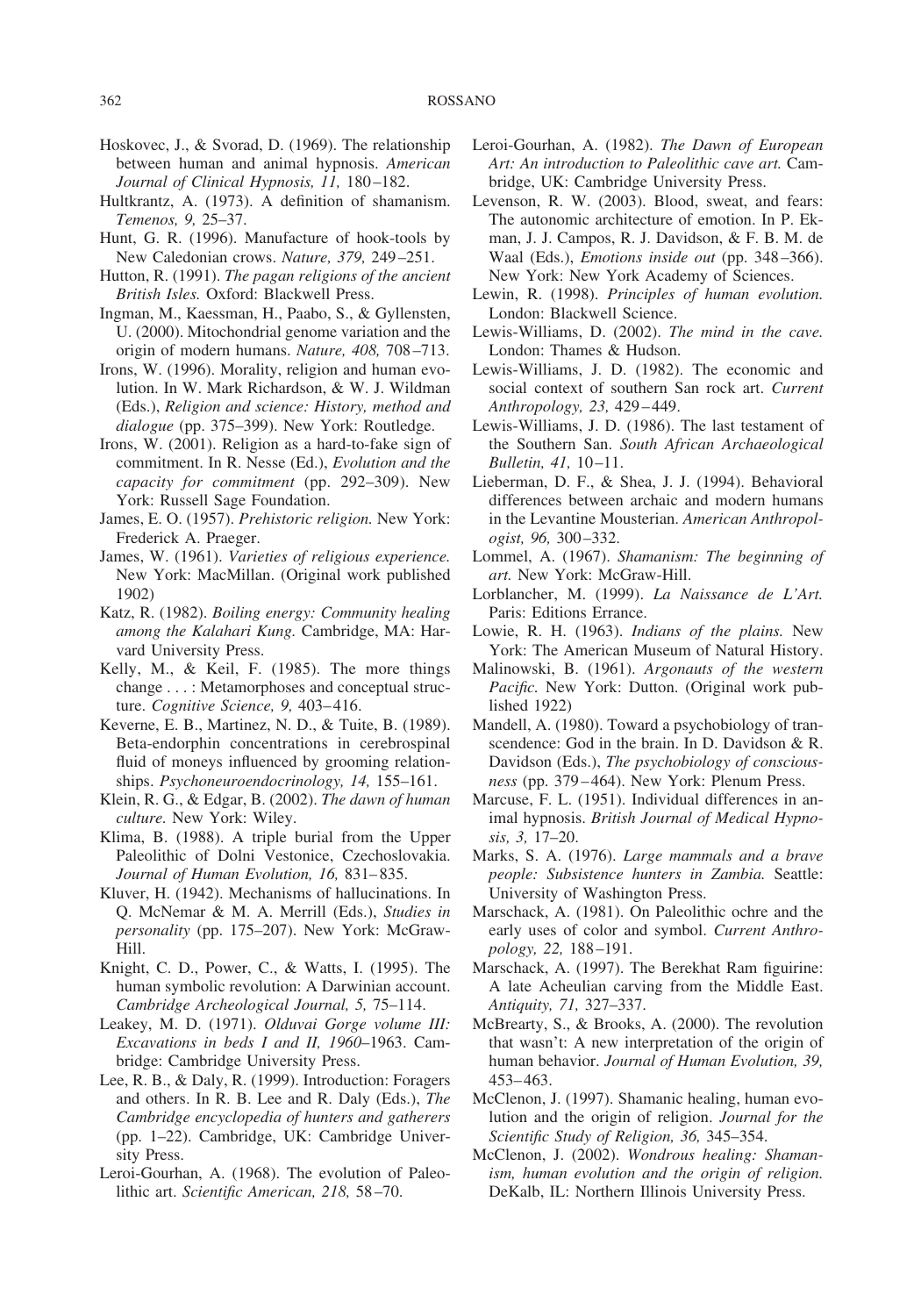- McNeill, W. (1995). *Keeping Together in Time: Dance and Drill in Human History.* Cambridge, MA: Harvard University Press.
- Mellars, P. (1996). *The Neanderthal legacy.* Princeton, NJ: Princeton University Press.
- Meltzoff, A. (1995). Understanding the intentions of others: Re-enactment of intended acts by 18 month-old children. *Developmental Psychology, 24,* 838 – 850.
- Mithen, S. (1996). *The prehistory of the mind.* London: Thames & Hudson.
- Nelson, K. (2004). Evolution and development of human memory systems. In B. J. Ellis & D. F. Bjorklund (Eds.), *Origins of the Social Mind* (pp. 354 –382). New York: The Guilford Press.
- Newberg, A. B., d'Aquili, E., & Rause, V. (2001). *Why God won't go away.* New York: Ballantine Books.
- Norenzayan, A., & Atran, S. (2002). Cognitive and emotional processes in the cultural transmission of natural and nonnatural beliefs. In M. Shaller & C. Crandall (Eds.), *The psychological foundations of culture* (pp. 149 –169). Mahwah, NJ: Erlbaum.
- Nyberg, L. Cabeza, R., & Tulving, E. (1996). PET studies of encoding and retrieval: The HERA model. *Psychonomic Bulletin and Review, 3,* 135–148.
- O'Connell, S. O., & Dunbar, R. I. M. (2005). The perception of causality in chimpanzees (*Pan* spp.). *Animal Cognition, 8,* 60 – 66.
- O'Shea, J., & Zvelebil, M. (1984). Oleneostrovski mogilnik: Reconstructing the social and economic organization of prehistoric foragers in northern Russia. *Journal of Anthropological Archaeology, 3,* 1– 40.
- Oberg, K. (1973). *The social economy of the Tlinglit Indians.* Seattle: University of Washington Press.
- Orme-Johnson, D. W., & Herron, R. E. (1997). An innovative approach to reducing medical care utilization and expenditures. *American Journal of Managed Care, 3,* 135–144.
- Owens, D., & Hayden, B. (1997). Prehistoric rites of passage: A comparative study of Transegalitarian hunter-gatherers. *Journal of Anthropological Archaeology, 16,* 121–161.
- Parker, S. T. (1998). A social selection model for the evolution and adaptive significance of selfconscious emotions. In M. Ferrari, & R. J. Sternberg, (Eds.), *Self-awareness: Its nature and development* (pp. 108 –134). New York: Guilford Press.
- Parrinder, G. (1976). *African traditional religions.* Westport, CT: Greenwood Press.
- Povinelli, D. J., & Eddy, T. J. (1996). What young chimpanzees know about seeing. *Monographs of the Society for Research in Child Development, 61,* (2, serial No. 247).
- Povinelli, D. J., & Prince, C. G. (1998). When self met other. In M. Ferrari, & R. J. Sternberg, (Eds.), *Self-awareness: Its nature and development* (pp. 37–107). New York: Guilford Press.
- Power, C., & Watts, I. (1996). Female strategies and collective behavior. The archeology of earliest *Homo sapiens sapiens*. In J. Steele and S. Shennan (Eds.), *The archeology of human ancestry. Power, sex and tradition* (pp. 306 –330). London: Routledge.
- Premack, D. (1976). *Intelligence in ape and man.* Hillsdale, NJ: Erlbaum.
- Premack, D., & Premack, A. J. (1994). Levels of causal understanding in chimpanzees and children. *Cognition, 50,* 347–362.
- Prince, R. (1982). The endorphins: A review for psychological anthropologists. *Ethnos, 10,* 299–302.
- Ramachandran, V. S., & Blakeslee, S. (1998). *Phantoms in the brain.* New York: Morrow.
- Rappaport, R. A. (1999). *Ritual and religion in the making of humanity.* Cambridge, UK: Cambridge University Press.
- Rice, P. C. (1982). Prehistoric Venuses: Symbols of motherhood or womanhood? *Journal of Anthropological Research, 37,* 402– 414.
- Roberts, W. A. (2002). Are animals stuck in time? *Psychological Bulletin, 128,* 473– 489.
- Roes, F. L., & Raymond, M. (2003). Belief in moralizing gods. *Evolution and Human Behavior, 24,* 126 –135.
- Rouzaud, F., Soulier, M., & Lignereux, Y. (1996). La Grotte de Bruniquel. *Spelunca, 60,* 28 –34.
- Ruvolo, M. D. (1996). A new approach to studying modern human origins. *Molecular Phylogenetics and Evolution, 5,* 202–219.
- Sandarupa, S. (1996). *Life and death in Toraja.* Ujung Pandang, Indonesia: Tiga Taurus Ujung Pandang.
- Sanday, P. R. (1986). *Divine hunger.* Cambridge: Cambridge University Press.
- Schele, L., & Freidel, D. (1990). *A Forest of Kings.* New York: Morrow.
- Seigel, R. K., & Jarvik, M. E. (1975). Drug-induced hallucinations in animals and man. In R. K. Siegel & L. J. West (Eds.), *Hallucinations: Behavior, experience, and theory* (pp. 81–161). New York: Wiley.
- Shelton, J. (1998). *As the Romans did.* New York: Oxford University Press.
- Silberbauer, G. (1981). *Hunter and habitat in the central Kalahari Desert.* Cambridge, UK: Cambridge University Press.
- Singer, R., & Wymer, J. J. (1982). *The Middle Stone Age at Klasies River mouth in South Africa.* Chicago: University of Chicago Press.
- Smart, N. (1976). *The religious experience of mankind.* New York: Scribner's.
- Soffer, O. (1985). *The Upper Paleolithic of the central Russian plain.* Orlando, FL: Academic Press.
- Sosis, R. (2000). Religion and intragroup cooperation: Preliminary results of a comparative analysis of Utopian communities. *Cross-Cultural Research, 34,* 71– 88.